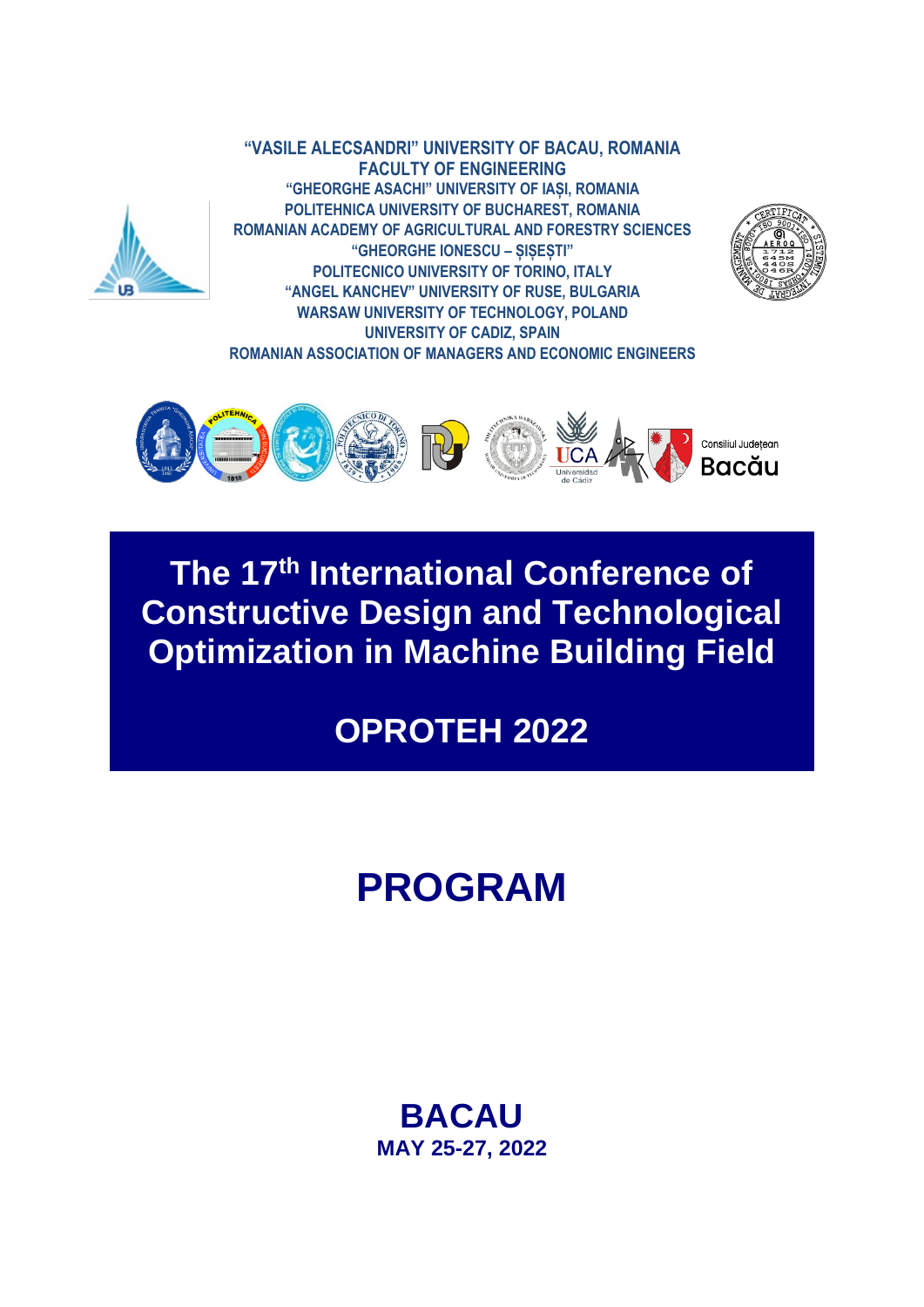

## **SCIENTIFIC COMMITTEE**

| A. Astolfi - University Politecnico di Torino, Italy                                                                       | L. I. Rosca - "Lucian Blaga" University of Sibiu, Romania                                                        |  |
|----------------------------------------------------------------------------------------------------------------------------|------------------------------------------------------------------------------------------------------------------|--|
| A. Fînaru - "Vasile Alecsandri" University of Bacau, Romania                                                               | L. Marsavina - "Politehnica" University of Timisoara, Romania                                                    |  |
| A. Sava - École Nationale d'Ingénieurs de Metz, France                                                                     | M. Agop - "Gheorghe Asachi" Technical University of lasi, Romania                                                |  |
| C. Fetecău - "Dunarea de Jos" University of Galati, Romania                                                                | M. C. Nicolescu - Academy of Agricultural and Forestry Sciences                                                  |  |
|                                                                                                                            | "Gheorghe Ionescu Sisesti", Romania                                                                              |  |
| C. Nitu - "Politehnica" University of Bucharest, Romania                                                                   | M. Frățilă - "Lucian Blaga" University of Sibiu, Romania                                                         |  |
| C. Schnakovszky - "Vasile Alecsandri" University of Bacau,                                                                 | M. Gavrilescu - "Gheorghe Asachi" Technical University of lasi                                                   |  |
| Romania                                                                                                                    | Romania                                                                                                          |  |
| C. Teodosiu - "Gheorghe Asachi" Technical University of lasi                                                               | M. Gilli - University Politecnico di Torino, Italy                                                               |  |
| Romania                                                                                                                    |                                                                                                                  |  |
| D. Cașcaval - "Gheorghe Asachi" Technical University of lasi,                                                              | M. Izvercianu - "Politehnica" University of Timisoara, Romania                                                   |  |
| Romania                                                                                                                    |                                                                                                                  |  |
| D. I. Nistor - "Vasile Alecsandri" University of Bacau, Romania                                                            | M. Radovanovic - University of Nis, Serbia                                                                       |  |
| D. Nedelcu - "Gheorghe Asachi" Technical University of lasi,                                                               | M. Romanca - "Transilvania" University of Brașov, Romania                                                        |  |
| Romania                                                                                                                    |                                                                                                                  |  |
| D. M. Constantinescu - "Politehnica" University of Bucharest,                                                              | M. Torchiano - University Politecnico di Torino, Italy                                                           |  |
| Romania                                                                                                                    |                                                                                                                  |  |
| E. L. Nițu - University of Pitesti, Romania                                                                                | N. Mihailov - University of Rousse, Bulgaria                                                                     |  |
| G. Nicoletto - Università degli Studi di Parma, Italy                                                                      | N. Ungureanu - "North University" of Baia Mare, Romania                                                          |  |
| G. Paraschiv - "Politehnica" University of Bucharest, Romania                                                              | P. Chevrier - Ecole Nationale d'Ingénieurs de Metz, France                                                       |  |
| Gh. Brabie - "Vasile Alecsandri" University of Bacau, Romania                                                              | P. Dasič - High Technological Technical School Krusevac, Serbia                                                  |  |
| Gh. Nagit - "Gheorghe Asachi" Technical University of lasi,                                                                | R. latan - "Politehnica" University of Bucharest, Romania                                                        |  |
| Romania                                                                                                                    |                                                                                                                  |  |
| G. Culea - "Vasile Alecsandri" University of Bacau, Romania                                                                | R. Sethi - University Politecnico di Torino, Italy                                                               |  |
| G. Drăghici - "Politehnica" University of Timisoara, Romania<br>G. Muscă - "Gheorghe Asachi" Technical University of lasi, | S. Ekinovic - University of Zenica, Bosnia and Herzegovina<br>S. Fiore - University Politecnico di Torino, Italy |  |
| Romania                                                                                                                    |                                                                                                                  |  |
| G. Pluvinage - Ecole Nationale d'Ingénieurs de Metz, France                                                                | S. G. Racz - "Lucian Blaga" University of Sibiu, Romania                                                         |  |
| G. Przydatek - State University of Applied Sciences, Nowy Sącz,                                                            | S. Radkowski - Warsaw University of Technology, Poland                                                           |  |
| Poland                                                                                                                     |                                                                                                                  |  |
| Gh. N. Radu - "Transilvania" University of Brașov, Romania                                                                 | T. Rusu - Technical University of Cluj-Napoca, Romania                                                           |  |
| Gh. Voicu - "Politehnica" University of Bucharest, Romania                                                                 | V. Doicin - "Politehnica" University of Bucharest, Romania                                                       |  |
| H. I. Beloev - University of Rousse, Bulgaria                                                                              | V. Gîngu - Academy of Agricultural and Forestry Sciences                                                         |  |
|                                                                                                                            | "Gheorghe Ionescu Sisesti", Romania                                                                              |  |
| I. Băisan - "Gheorghe Asachi" Technical University of lasi,                                                                | V. K. Krapivin - IRERAS, Russion Academy of Science, Russia                                                      |  |
| Romania                                                                                                                    |                                                                                                                  |  |
| I. Sarbu - Economical Studies Academy of Moldova, Moldova                                                                  | V. M. Eguia - Universidad Castilla - La Mancha, Spain                                                            |  |
| I. C. Rosca - "Transilvania" University of Brașov, Romania                                                                 | V. Marascu-Klein - "Transilvania" University of Brașov, Romania                                                  |  |
| I. Pirna - Academy of Agricultural and Forestry Sciences                                                                   | V. Nedeff - "Vasile Alecsandri" University of Bacau, Romania                                                     |  |
| "Gheorghe Ionescu Sisesti", Romania                                                                                        |                                                                                                                  |  |
| J. A. Lopez Ramirez, University of Cadiz, Spain                                                                            | V. Năstăsescu - "Vasile Alecsandri" University of Bacau, Romania                                                 |  |
| J. L. Cueto Ancela, University of Cadiz, Spain                                                                             | V. Păunoiu - "Dunarea de Jos" University of Galati, Romania                                                      |  |
| J. M. L. de Luzuriaga Fernández - University of Zaragoza, Spain                                                            | V. Pencheva - University of Rousse, Bulgaria                                                                     |  |
| J. Stephant - ENSIL Université de Limoges, France                                                                          | V. Tabară - Academy of Agricultural and Forestry Sciences                                                        |  |
|                                                                                                                            | "Gheorghe Ionescu Sisesti", Romania                                                                              |  |
| K. H. Adjallah - École Nationale d'Ingénieurs de Metz, France                                                              | V. V. Jinescu "Politehnica" University of Bucharest, Romania                                                     |  |
| L. Bibire - "Vasile Alecsandri" University of Bacau, Romania                                                               | V. Zichil - "Vasile Alecsandri" University of Bacau, Romania                                                     |  |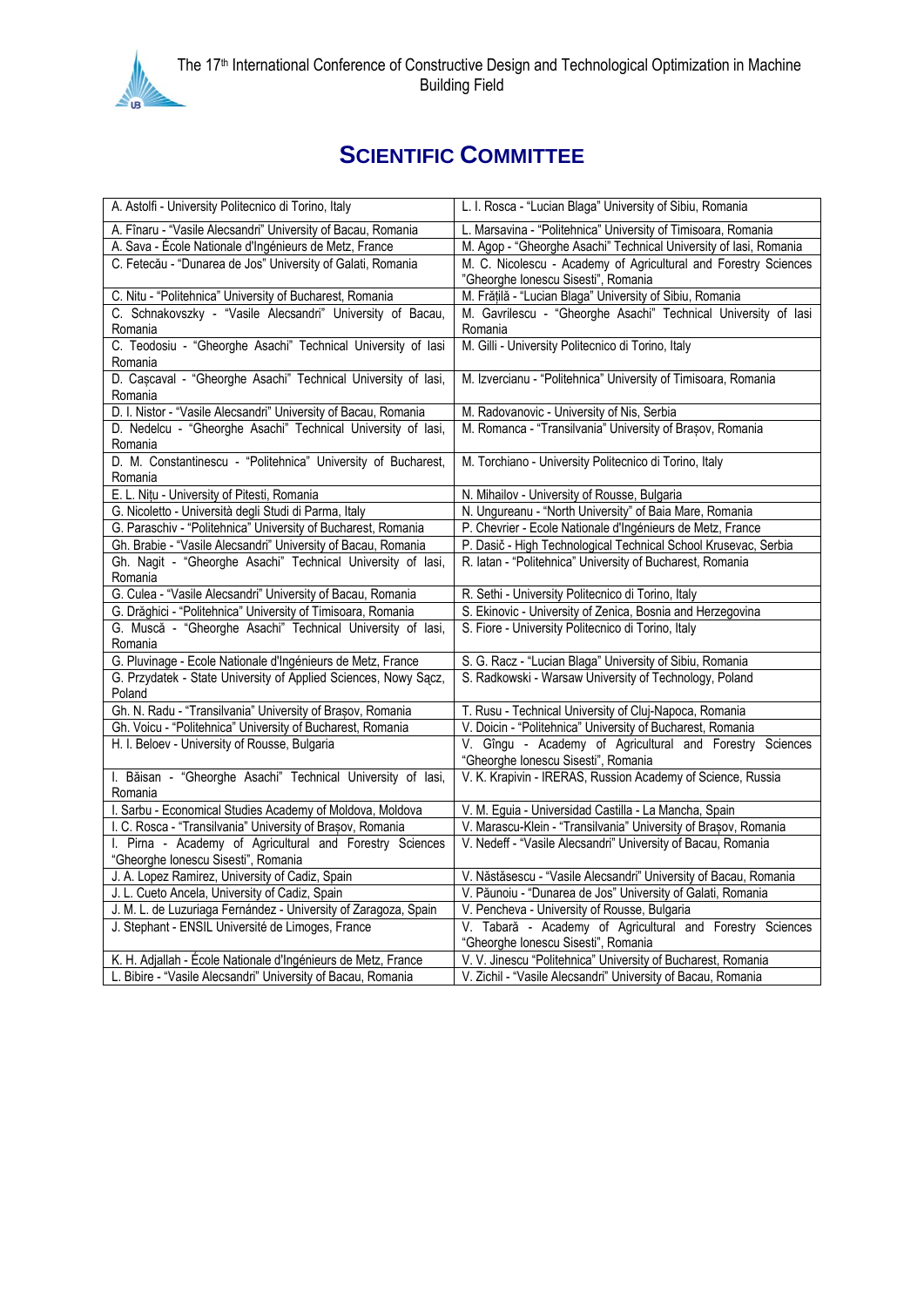

## **ORGANIZING COMMITTEE**

#### **CONFERENCE CHAIRPERSON**

#### **Assoc.Prof.Ph.D. Mirela PANAINTE-LEHADUS**

#### **TECHNICAL PROGRAMME COMMITTEE**

**Prof.Ph.D., D.h.c. Valentin NEDEFF Prof.Ph.D. Hab. Carol SCHNAKOVSZKY Prof.Ph.D. Hab. Valentin ZICHIL Prof.Ph.D. Hab. Adriana FINARU Prof.Ph.D. Hab. Denisa NISTOR Prof.Ph.D. Liliana TOPLICEANU Prof.Ph.D. George CULEA**<br>**Prof.Ph.D. Adrian GHENADI Assoc.Prof.Ph.D. Mirela PANAINTE-LEHADUS Assoc.Prof.Ph.D. Catalin DROB Assoc.Prof.Ph.D. Bogdan CHIRITA Assoc.Prof.Ph.D. Emilian MOSNEGUTU Assoc.Prof.Ph.D. Narcis BARSAN Lect.Ph.D. Andrei SIMION Assoc.Prof.Ph.D. Vasilica Alisa ARUS Lect.Ph.D. Eugen HERGHELEGIU**

**Prof.Ph.D. Adrian GHENADI Assoc.Prof.Ph.D. Roxana GRIGORE**

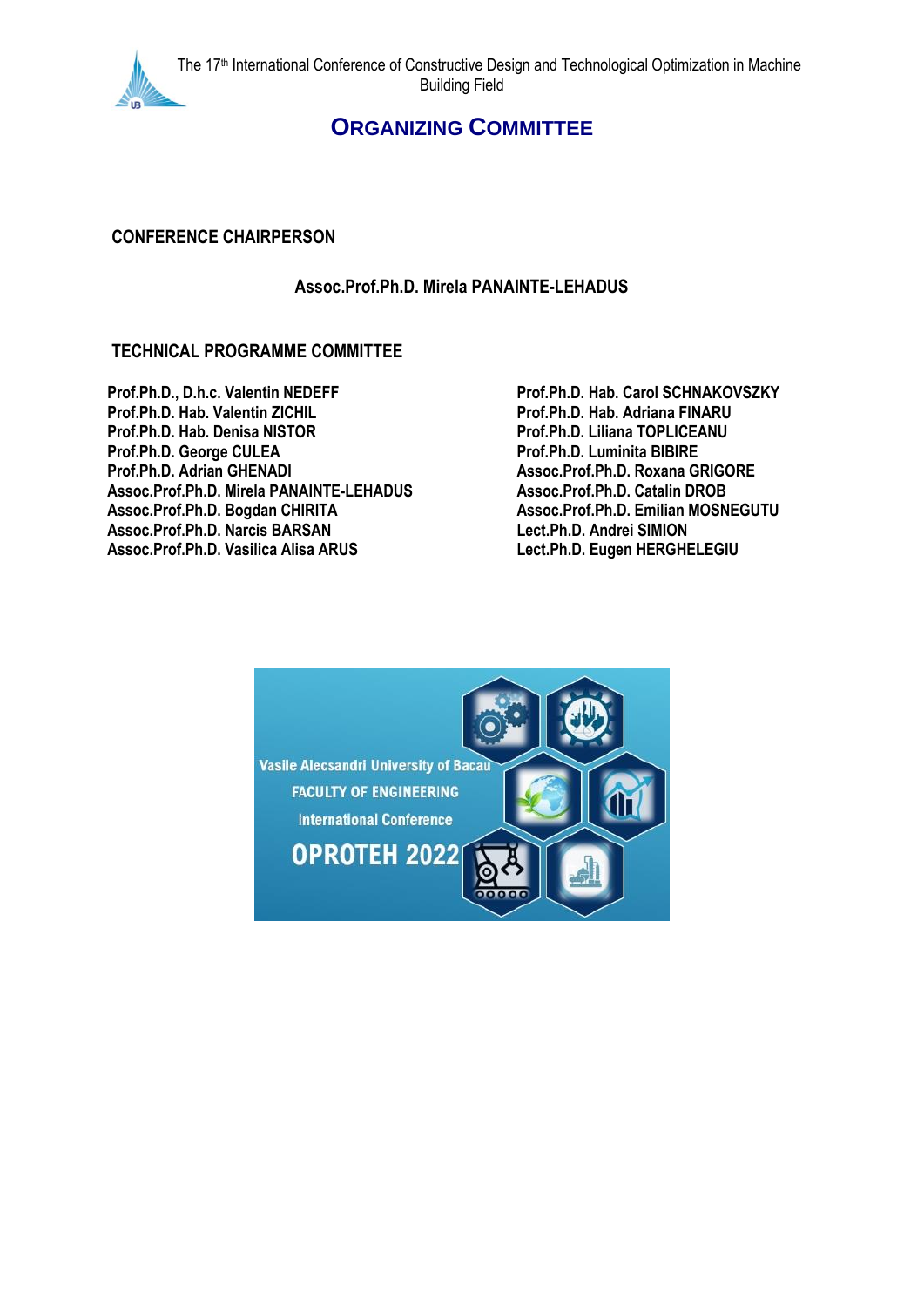## **CONFERENCE PROGRAM**

| <b>WEDNESDAY 25 MAY 2022</b> |                                                                                     |                                                                        |  |
|------------------------------|-------------------------------------------------------------------------------------|------------------------------------------------------------------------|--|
| $15^{00} - 19^{00}$          | <b>Welcome &amp; Registration</b>                                                   | <b>Building D</b><br>Central hall, first floor                         |  |
| $15^{00} - 17^{00}$          | Goals and expectation for University and Industry<br>AEROSTAR S.A. BACĂU            | <b>Building B</b><br><b>BI28</b>                                       |  |
| $19^{00} - 20^{30}$          | <b>Dinner</b>                                                                       | "Vasile Alecsandri"<br><b>University of Bacau</b><br><b>Restaurant</b> |  |
|                              | <b>THURSDAY 26 MAY 2022</b>                                                         |                                                                        |  |
| $08^{00} - 10^{00}$          | <b>Welcome &amp; Registration</b>                                                   | <b>Central hall, first floor</b>                                       |  |
| $10^{00} - 10^{30}$          | <b>Conferences official opening</b><br>Welcome messages of the organizing committee | "Vasile Alecsandri"<br><b>University of Bacau</b><br><b>AULA</b>       |  |
| $10^{30} - 12^{00}$          | <b>Plenary lectures</b><br>Goals and expectation for University and Industry        | "Vasile Alecsandri"<br><b>University of Bacau</b><br>AULA              |  |
| $12^{00} - 12^{30}$          | <b>Coffee break</b>                                                                 | <b>Central hall, first floor</b>                                       |  |
| $12^{30} - 13^{30}$          | <b>Plenary lectures</b><br>Goals and expectation for University and Industry        | "Vasile Alecsandri"<br><b>University of Bacau</b><br><b>AULA</b>       |  |
| $13^{30} - 15^{00}$          | Lunch                                                                               | "Vasile Alecsandri"<br><b>University of Bacau</b><br><b>Restaurant</b> |  |
| $15^{00} - 18^{00}$          | <b>Section lectures and Poster sessions</b>                                         | <b>Buildings B/D and</b><br><b>Central hall</b>                        |  |
| $20^{00}$                    | <b>Gala Diner</b>                                                                   | <b>Casa Grande</b><br><b>Restaurant</b>                                |  |
| <b>FRIDAY 27 MAY 2022</b>    |                                                                                     |                                                                        |  |
| $09^{00} - 11^{00}$          | <b>Section lectures and Poster sessions</b>                                         | <b>Buildings B/D and</b><br><b>Central hall</b>                        |  |
| $11^{00} - 11^{30}$          | <b>Coffee break</b>                                                                 | Central hall, first floor                                              |  |
| $11^{30} - 12^{00}$          | Final discussion and future perspective                                             | <b>Buildings B/D</b>                                                   |  |
| $11^{30} - 13^{00}$          | Faculty research laboratories visit                                                 | <b>Buildings B/D</b>                                                   |  |
| $14^{00}$                    | <b>Departure of participants</b>                                                    |                                                                        |  |

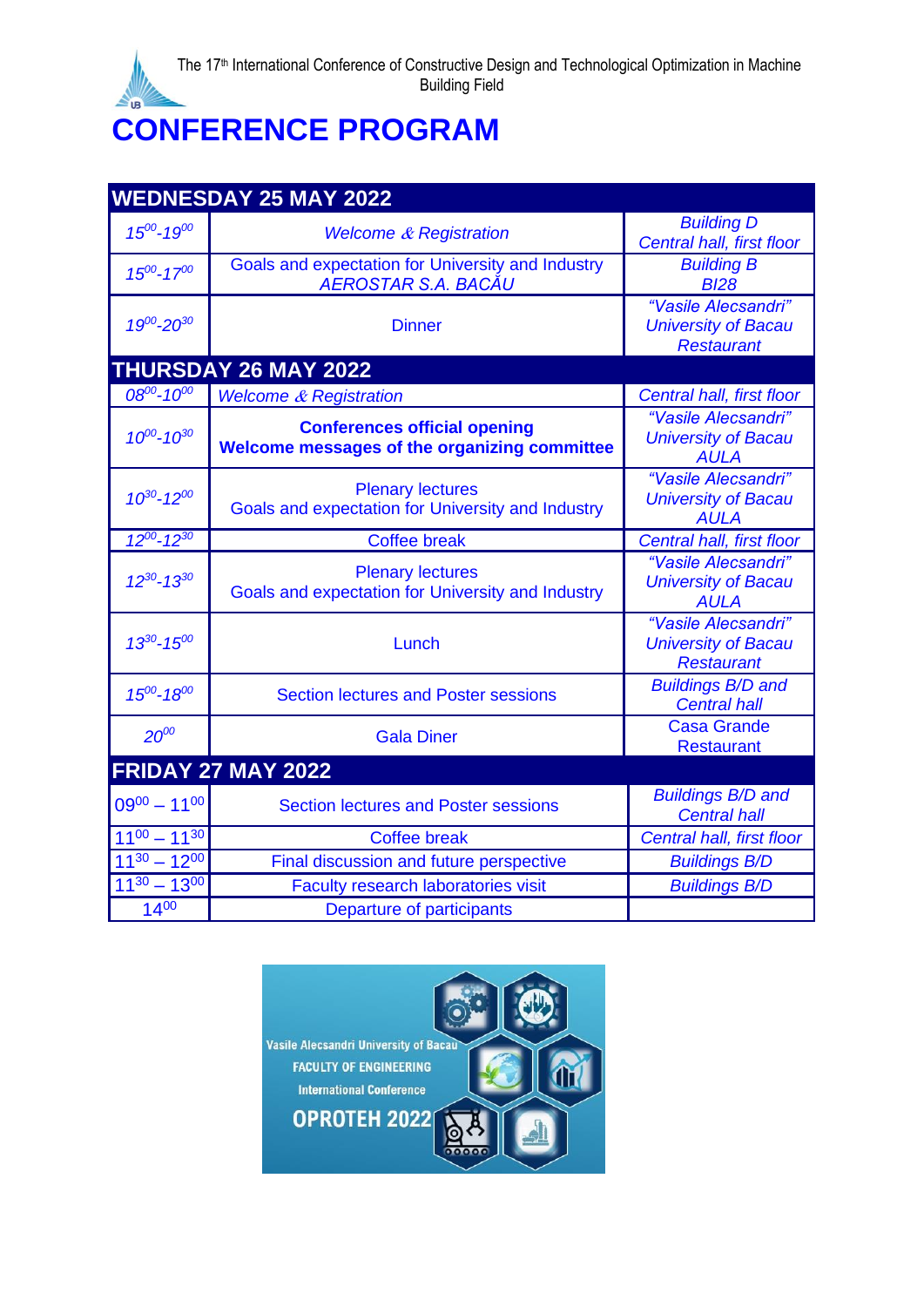

Welcome to the 17<sup>th</sup> International Conference of Constructive Design and *Technological Optimization in Machine Building Field*

> *"VASILE ALECSANDRI" UNIVERSITY OF BACĂU FACULTY OF ENGINEERING*

## **PLENARY LECTURES GOALS AND EXPECTATION FOR UNIVERSITY AND INDUSTRY**

**THURSDAY 26 MAY 2022** *10 <sup>30</sup> – 13 00*

#### **CHAIRPERSONS: PROF. VALENTIN NEDEFF PROF. CAROL SCHNAKOVSZKY ASSOC.PROF.PH. D. MIRELA PANAINTE-LEHĂDUS**

- **1. HYBRIDIZATION CONCEPT FOR HORIZONTAL AXIS WIND/TIDAL SYSTEMS APPLICABLE TO REAL-TIME EMULATION METHODS** *EZZEDINNE TOUT, CRISTIAN NICHITA, MOHAMED ASHGLAF*
- **2. ROBO-PVAFM PROPER SOFTWARE PLATFORM FOR THE ASISTED RESEARCH OF THE KINEMATICS AND DYNAMICS OF INDUSTRIAL ROBOTS** *ADRIAN OLARU, SERBAN OLARU, NICULAE MIHAI*
- **3. THE COMBINED EFFECT OF HIGH-PRESSURE PROCESSING AND THERMAL TREATMENT ON THE PROPERTIES OF FETEASCA REGALA WHITE WINE** *LIUDMILA NOVITCHI, DANIELA BORDA, MARIA TURTOI*
- **4. COATING OF BIODEGRADABLE POLYMERS** *SIMONA-NICOLETA MAZURCHEVICI, ALINA MARGUTA, JUSTINA GEORGIANA MOTAS, CONSTANTIN CARAUSU, DUMITRU NEDELCU*
- *5.* **NATIONAL COMPANY FOR THE CONTROL OF BOILERS FOR LIFTING INSTALLATIONS AND PRESSURE VESSELS (C.N.C.I.R) - A HIGH-PERFORMING INSTITUTION** *GHEORGHE SERGIU ADOMNICAI*
- *6.* **ARMASEC CYBERSECURITY SPECIAL FORCE** *GILAD RAZ, GUY RUDNITZKY*
- *7.* **AEROSTAR S.A. BACĂU**
- **8.** *AGRICOLA INTERNAŢIONAL S.A.*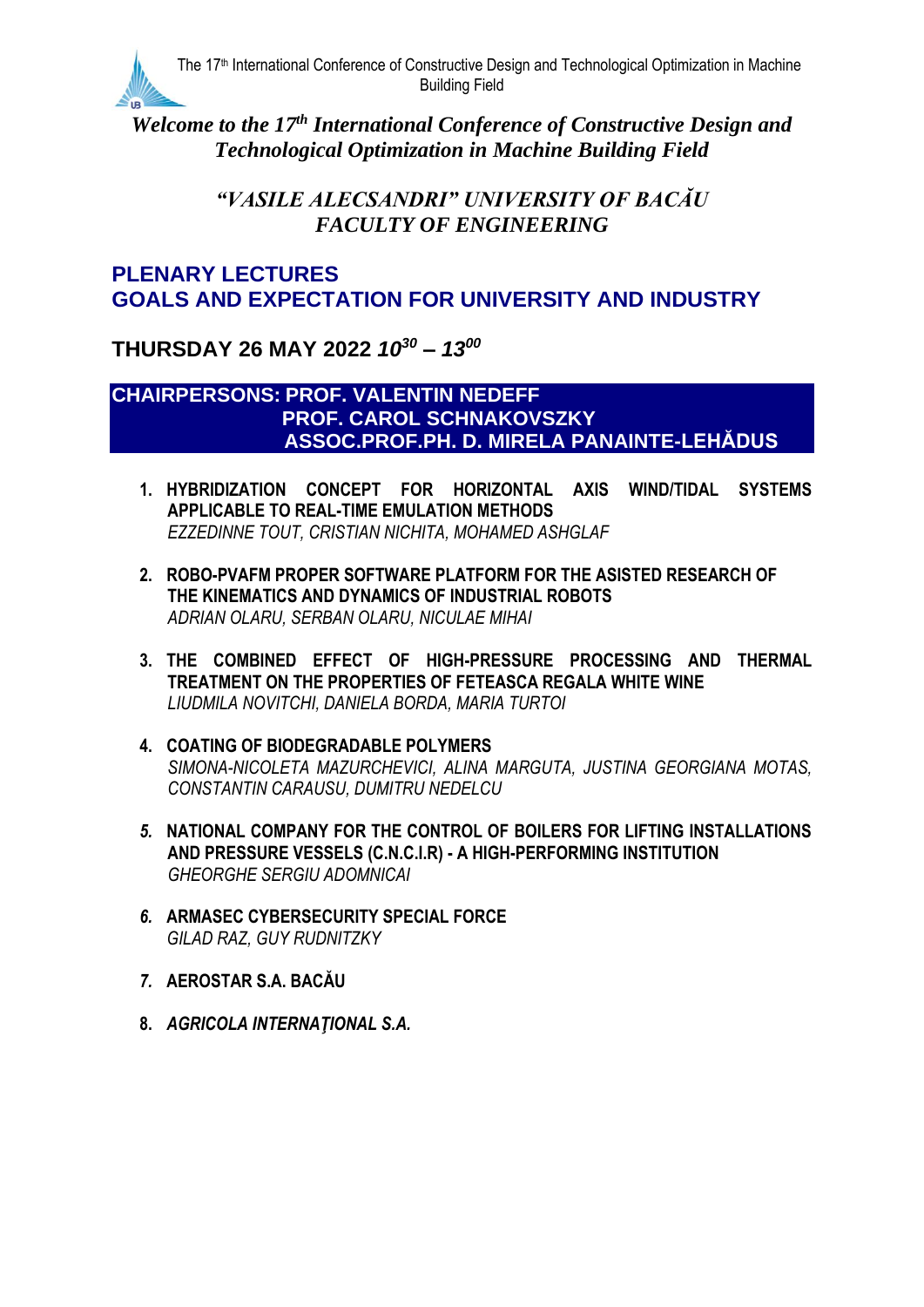*Welcome to the 17 thInternational Conference of Constructive Design and Technological Optimization in Machine Building Field*

# *OPROTEH 2022*



## **SECTIONS CONFERENCES**

A. Optimization of Manufacturing Processes and Systems & Computer Aided Design and Manufacturing

- B. Optimization of Technologies and Equipment from Process Industries
- C. Optimization in Environmental Engineering and Environmental Protection

D. Mechatronics & Robotics

E. Economic Engineering

F. Chemical & Food Engineering

G. Industrial Power Engineering & Computer Science

**In the case of all Conference Sections, the POSTERS can be visited in the period 25-27 MAY on the Central Hall (Building D).**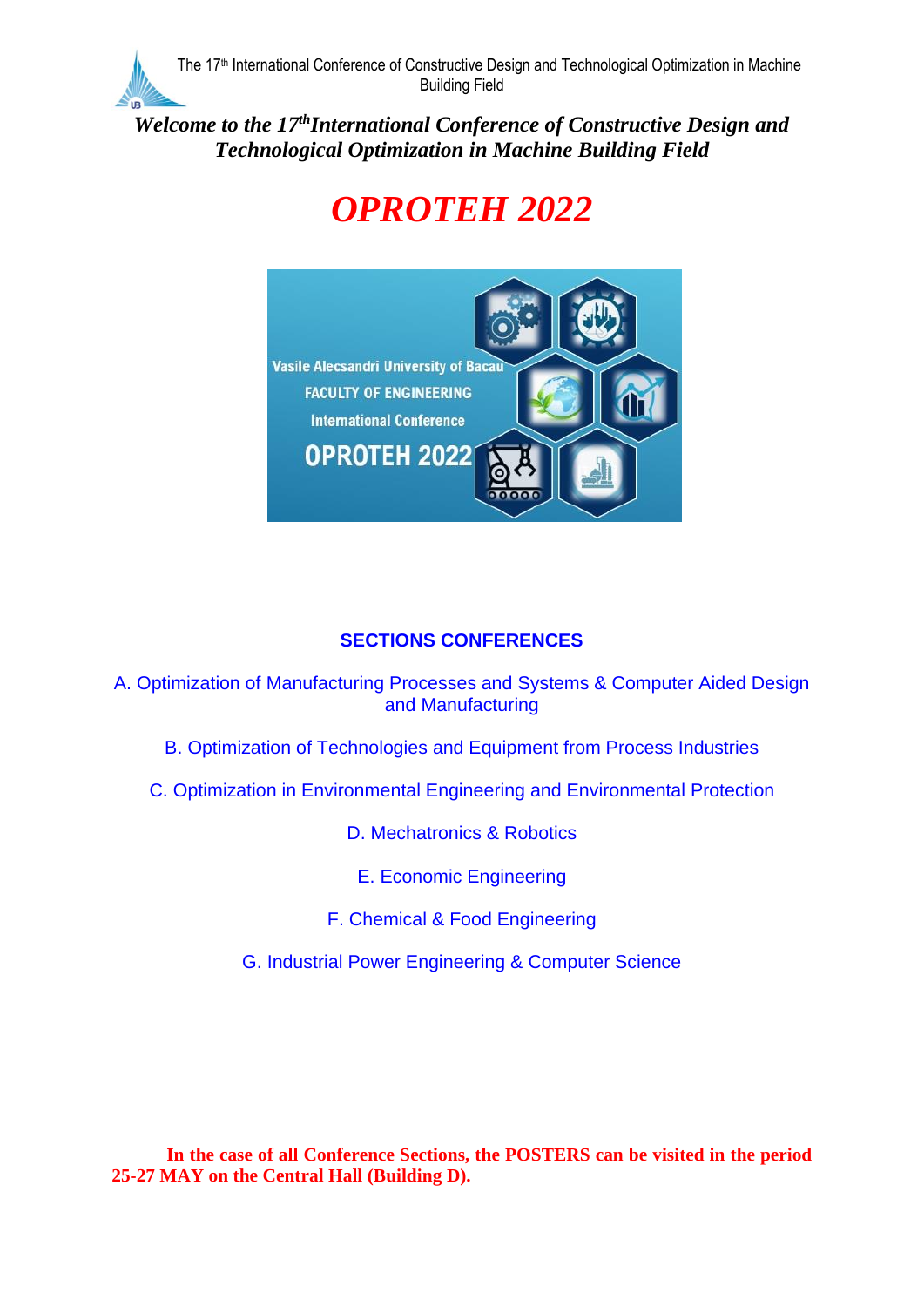

#### **BUILDING B HALL BI42**

**THURSDAY 26 MAY 2022** *15 <sup>00</sup> – 18 00*

*FRIDAY 27 MAY 2022 09<sup>00</sup> – 11 00*

#### **CHAIRPERSONS: PROF.PH.D. DUMITRU NEDELCU PROF.PH.D. VIOREL PAUNOIU ASSOC.PROF.PH.D CONSTANTIN CARAUSU**

**A.1. CONSIDERATIONS ON IMPLEMENTATION PROCESS IN EDUCATIONAL ACTIVITY OF CLOUD-BASED CAD APPLICATIONS - CASE STUDY**

*IONEL CRINEL RAVEICA, GABRIELA RAVEICA*

**A.2. ACTIVE LEARNING IN ENGINEERING EDUCATIONS: EXPERIENCES IN COVID 19 PANDEMY**

*IONEL CRINEL RAVEICA, GABRIELA RAVEICA*

**A.3. FEM ANALYSIS OF INITIAL TEMPERATURE INFLUENCE ON SURFACE RESIDUAL STRESS DISTRIBUTION IN SURFACE LAYER**

*CATALIN TAMPU, RALUCA TAMPU, BOGDAN CHIRITA, CAROL SCHNAKOVSZKY, EUGEN HERGHELEGIU, BOGDA NITA, COSMIN IANCU*

**A.4. A FEM ANALYSIS OF CUTTING PARAMETERS INFLUENCE IN TURNING OF MAGNESIUM ALLOY**

*CATALIN TAMPU, RALUCA TAMPU, VALENTIN ZICHIL, CAROL SCHNAKOVSZKY, VLAD CIUBOTARIU, COSMIN GRIGORAS, CRINA RADU, BOGDAN CHIRITA*

**A.5. EFFECT OF CUTTING PARAMETER ON PM2.5 POLLUTANTS AMOUNT GENERATED BY MILLING OPERATION**

*CATALIN TAMPU, RALUCA TAMPU, EUGEN HERGHELEGIU, BOGDAN CHIRITA*

**A.6. A STUDY ABOUT THE IMPLEMENT OF CAD/CAM/CAE INTEGRATED TECHNOLOGY IN INDUSTRIAL ENGINEERING**

*IONEL OLARU*

**A.7. STUDY ON THE POSSIBILITY OF USING A RECYCLED VEGETABLE OIL AS DIELECTRIC IN ELECTRICAL DISCHARGE MACHINING OF A TOOL STEEL 20**

*MARIA-CRINA RADU, CAROL SCHNAKOVSZKY, NICOLAE-CATALIN TAMPU, OANA GHIORGHE, VLAD-ANDREI CIUBOTARIU*

**A.8. RESPONSE SURFACE METHODOLOGY APPLIED FOR MODELLING IN MACHINING** *BOGDAN ALEXANDRU CHIRITA, NICOLAE CATALIN TAMPU, EUGEN HERGHELEGIU, COSMIN CONSTANTIN GRIGORAS*

**A.9. STUDY ON THE INFLUENCE OF THE FOCUSING TUBE'S LENGTH ON THE QUALITY OF CUT PERFORMED BY ABRASIVE WATER JET CUTTING OF THE AL6061T651 ALLOY**

*EUGEN HERGHELEGIU, MARIA CRINA RADU, CAROL SCHNAKOVSZKY, BOGDAN CHIRITA, COSMIN GRIGORAS, CATALIN NICOLAE TAMPU*

**A.10. THE CORRELATION BETWEEN THE PHYSICAL-MECHANICAL AND TRIBOLOGICAL CHARACTERISTICS OF COMPOSITES MATERIALS REINFORCED WITH CARBON FIBERS** *RADU CALIMAN*

**A.11. THE VOLUME FRACTION INFLUENCE ON THE WEAR BEHAVIOR OF THE FIBER REINFORCED COMPOSITE SYSTEMS**

*RADU CALIMAN*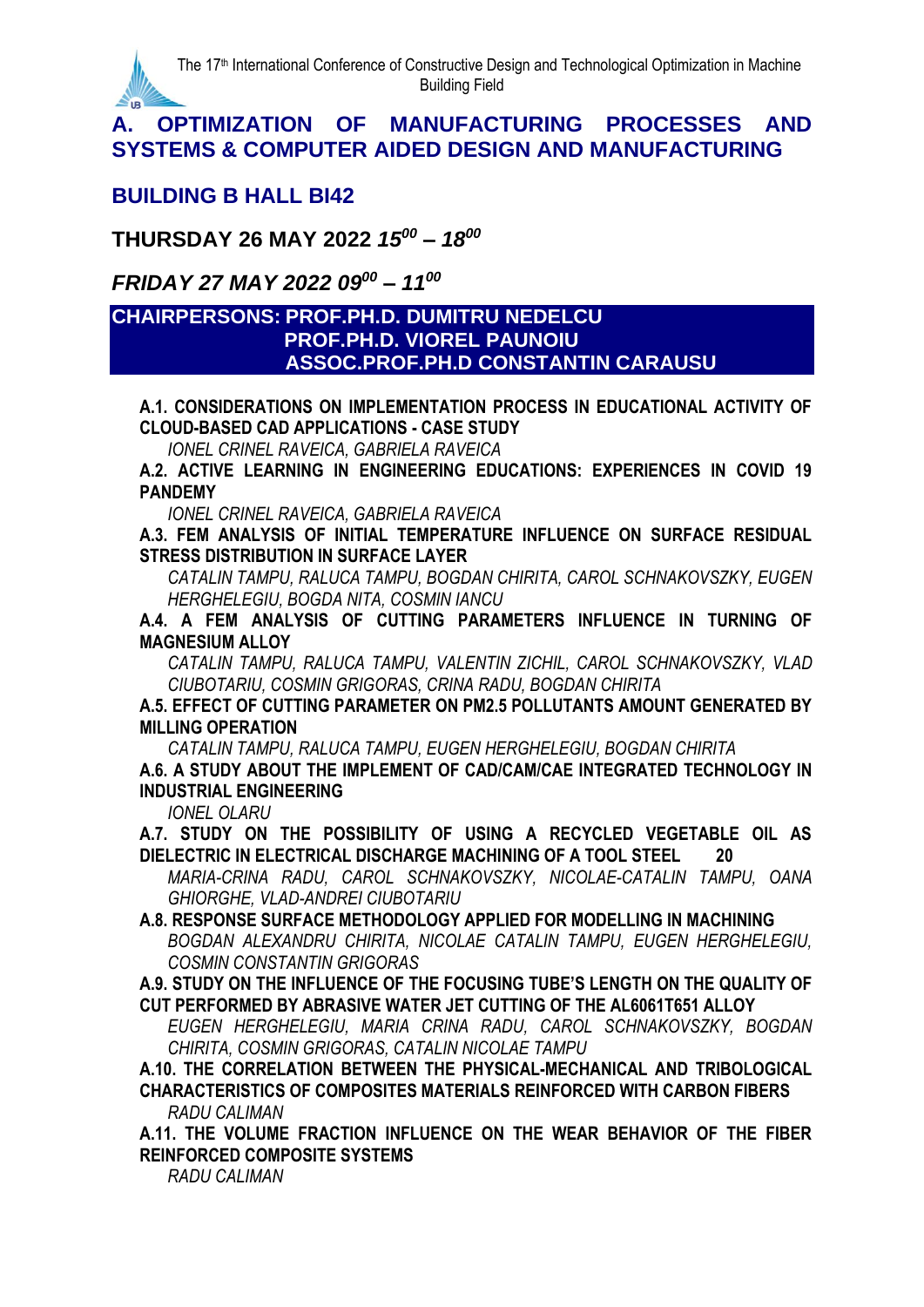#### **A.12. COATING OF BIODEGRADABLE POLYMERS**

*SIMONA-NICOLETA MAZURCHEVICI, ALINA MARGUTA, JUSTINA GEORGIANA MOTAS, CONSTANTIN CARAUSU, DUMITRU NEDELCU*

**A.13. STUDY REGARDING THE PROCESSING OF C120 AND 304L MATERIALS BY ELECTROEROSION WITH FILIFORM ELECTRODE**

*OANA GHIORGHE, CAROL SCHNAKOVSZKY*

**A.14. INVESTIGATING THE RELATIONSHIP OF CUSTOMER EXPECTATIONS TO PRODUCT QUALITY IN A STAINLESS STEEL FACTORY**

*ATAKAN ALKAN, GÜLŞEN AKMAN, MINE AYDEMIR, GAMZE ŞEN*

**A.15. PROFILING OF THE HOB TOOL FOR WORM SHAFTS DEFORMATION** *VIRGIL GABRIEL TEODOR, GEORGIANA-ALEXANDRA MOROŞANU, NICUŞOR BAROIU, RĂZVAN SEBASTIAN CRĂCIUN, VIOREL PĂUNOIU*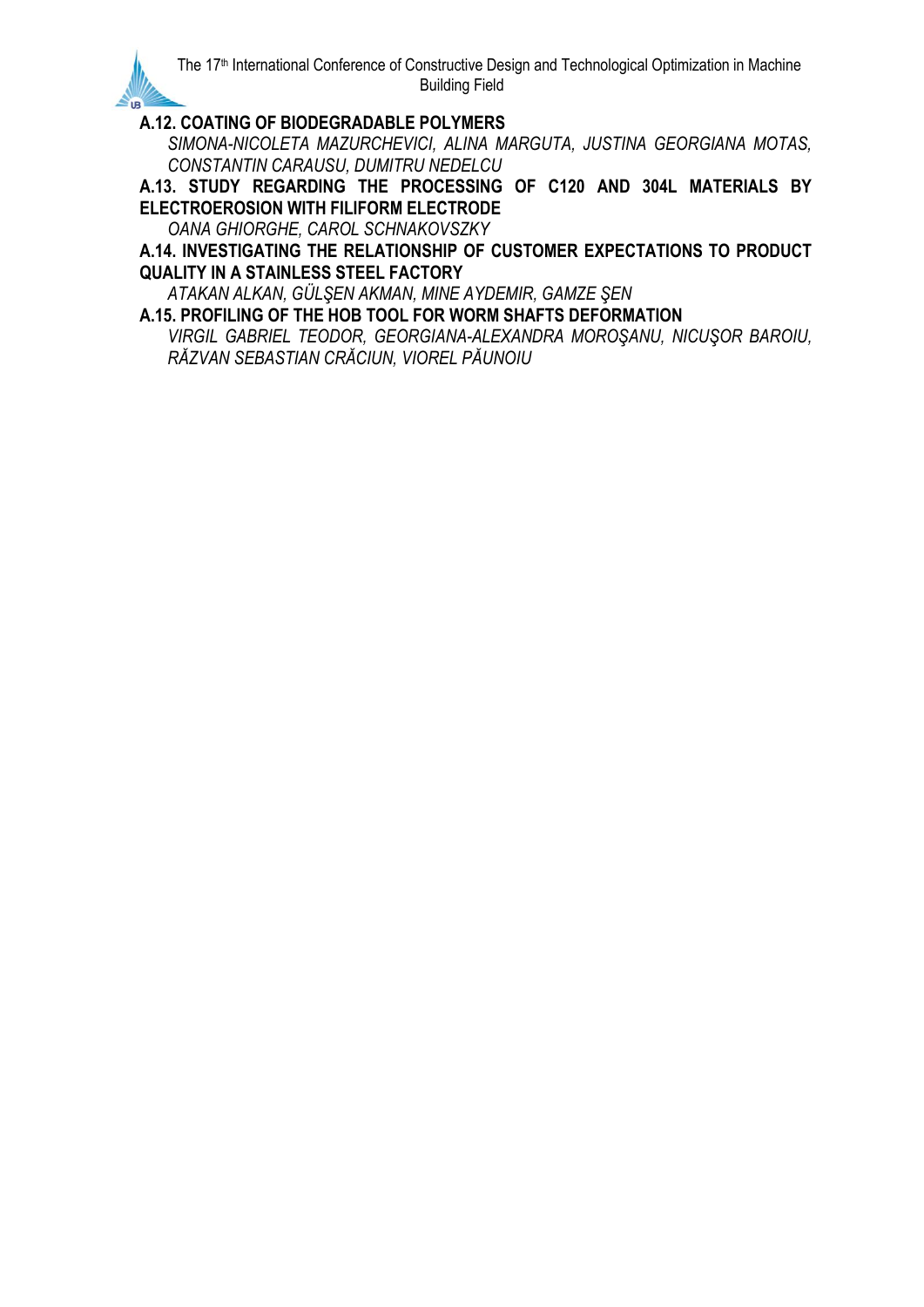

#### **B. OPTIMIZATION OF TECHNOLOGIES AND EQUIPMENT FROM PROCESS INDUSTRIES**

#### **BUILDING D HALL DP12**

## **THURSDAY 26 MAY 2022** *15 <sup>00</sup> – 18 00*

#### *FRIDAY 27 MAY 2022 09<sup>00</sup> – 11 00*

#### **CHAIRPERSONS: PROF.PH.D. RADU IATAN ASSOC.PROF.PH.D IOAN BĂISAN ASSOC.PROF.PH.D MOSNEGUTU EMILIAN**

**B.1. ENERGY SAVINGS AND ECONOMIC ANALYSIS OF HYBRID DOWNDRAFT EVAPORATIVE COOLER**

*IBRAHIM USMAN HARUNA, IBRAHIM AHMAD RUFAI, DALHATU BALARABE YAHAYA* **B.2. NUMERICAL INVESTIGATION OF THE EFFECT OF WINDOW GEOMETRY ON INDOOR AIR QUALITY OF AN OFFICE BUILDING EQUIPPED WITH A HYBRID DOWNDRAFT EVAPORATIVE COOLER**

*IBRAHIM USMAN HARUNA, IBRAHIM AHMAD RUFAI, DALHATU BALARABE YAHAYA* **B.3. EXPERIMENTAL OPTIMIZATION OF AERODYNAMIC DRAG COEFFICIENT OF A MINIBUS MODEL WITH NON-SMOOTH SURFACE PLATE APPLICATION**

*CIHAN BAYINDIRLI, MEHMET CELIK*

**B.4. OPTIMIZATION OF THERMOPHYSICAL PROPERTIES, COMBUSTION PERFORMANCE AND HARMFUL EXHAUST GASES OF BIODIESEL FUEL WITH NANOPARTICLE ADDITIVES**

*MEHMET CELIK, CIHAN BAYINDIRLI*

**B.5. GEOMETRIC CALCULATION OF THE INFLUENCE OF AN OSCILLATING SIEVE'S ACTUATION MECHANISM POSITION ON IT'S MOTION**

*EMILIAN MOSNEGUTU, CLAUDIA TOMOZEI, VALENTIN NEDEFF, PANAINTE PANAINTE-LEHADUS, OANA IRIMIA, CARP LOREDANA*

**B.6. INFLUENCE STUDY OF CORROSIVE AGENTS ON THE SURFACE OF METALLIC MATERIAL LIKE STEEL**

*OLGA POPA* 

**B.7. THE RECENT DEVELOPMENTS IN AGRICULTURAL MACHINERY DESIGN, CONSTRUCTION AND MAINTENANCE**

*IOAN BĂISAN*

**B.8. TENSOMETRY ANALYSIS OF THE STATE OF STRESS AND STRAIN OF A PIPE-TYPE CYLINDRICAL STRUCTURE TO A HYDRAULIC PRESSURE TESTING**

*GHEORGHE-COSMIN CIOCOIU, RADU IATAN, ION DURBACĂ, NICOLETA SPOREA*

**B.9. IN THE STUDY OF MECHANICAL STRUCTURES UNDER PRESSURE, STUDY INTO THE USE OF THE FINITE ELEMENT METHOD IN COMBINATION WITH NONDESTRUCTIVE TESTING. CASE STUDY**

*COSTEL-DORINEL ULERIU, CRISTINA CECILIA MREJNERIU*

**B.10. IDENTIFICATION OF WELDING BEAD DEFECTS, AND THE CAUSES OF THESE DEFECTS, IN TUBULAR HEAT EXCHANGERS. CASE STUDY: TWO-PASS TUBULAR FASCICLE HEAT EXCHANGER**

*LUMINIȚA BIBIRE, IONEL PAȘALĂU, ADRIAN SORIN UMBRĂRESCU, CONSTANTIN CIUCHE, CĂTĂLIN ȘTEFAN ȘTIULETE*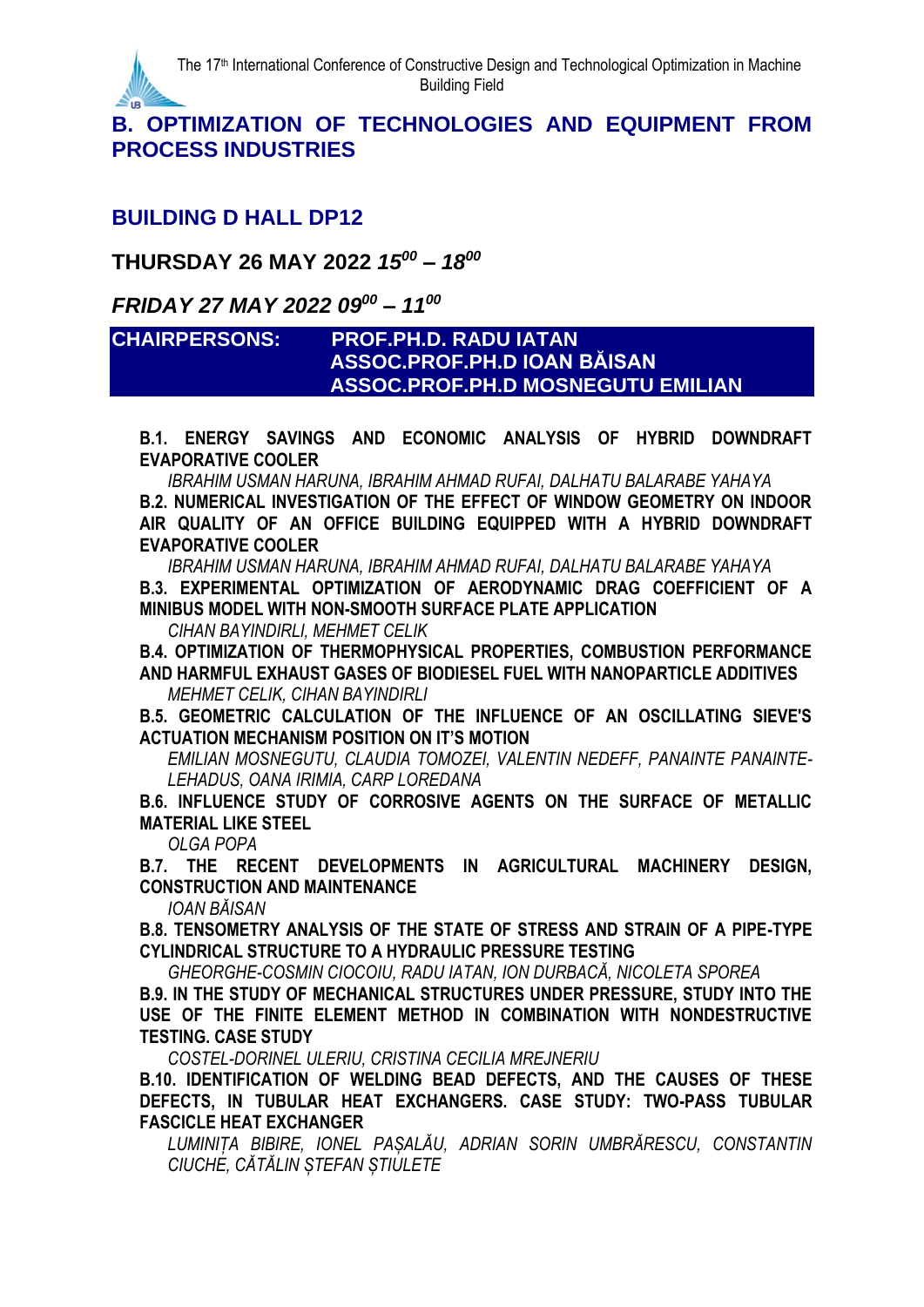**B.11. NATIONAL COMPANY FOR THE CONTROL OF BOILERS FOR LIFTING INSTALLATIONS AND PRESSURE VESSELS (C.N.C.I.R) - A HIGH-PERFORMING INSTITUTION**

*GHEORGHE SERGIU ADOMNICAI*

**B.12. SOME ASPECTS REGARDING THE MAINTENANCE OF THE PIPES, AT THE HEAT EXCHANGER WITH THE TUBULAR FASCICLE. CASE STUDY**

*LUMINIȚA BIBIRE, ADRIAN SORIN UMBRĂRESCU, CONSTANTIN CIUCHE, IONEL PAȘALĂU, ȘTEFAN OLARU*

**B.13. STUDY ON THE CONSEQUENCES OF NON-COMPLIANCE FOR MAINTENANCE PROCEDURES, IN THE CASE OF REMEDIAL OPERATIONS, OF DEFECTS IN A PIPE-LINE NETWORK. CASE STUDY**

*LUMINIȚA BIBIRE, CONSTANTIN CIUCHE, IONEL PAȘALĂU, ADRIAN SORIN UMBRĂRESCU, ROXANA ZAMFIR (ROȘU)*

**B.14. NEXTGEN: A POWERFUL AND FEATURE-RICH SOFTWARE FOR PRESSURE VESSEL AND HEAT EXCHANGER DESIGN**

*EMIL CĂLȚARU*

**B.15. IMPLEMENTATION OF MODERN METHODS FOR IDENTIFYING RISK FACTORS IN THE TEACHING-LEARNING PROCESS, IN TECHNICAL EDUCATION 32**

*GABRIELA TOMA, ȘTEFAN LUCIAN TOMA*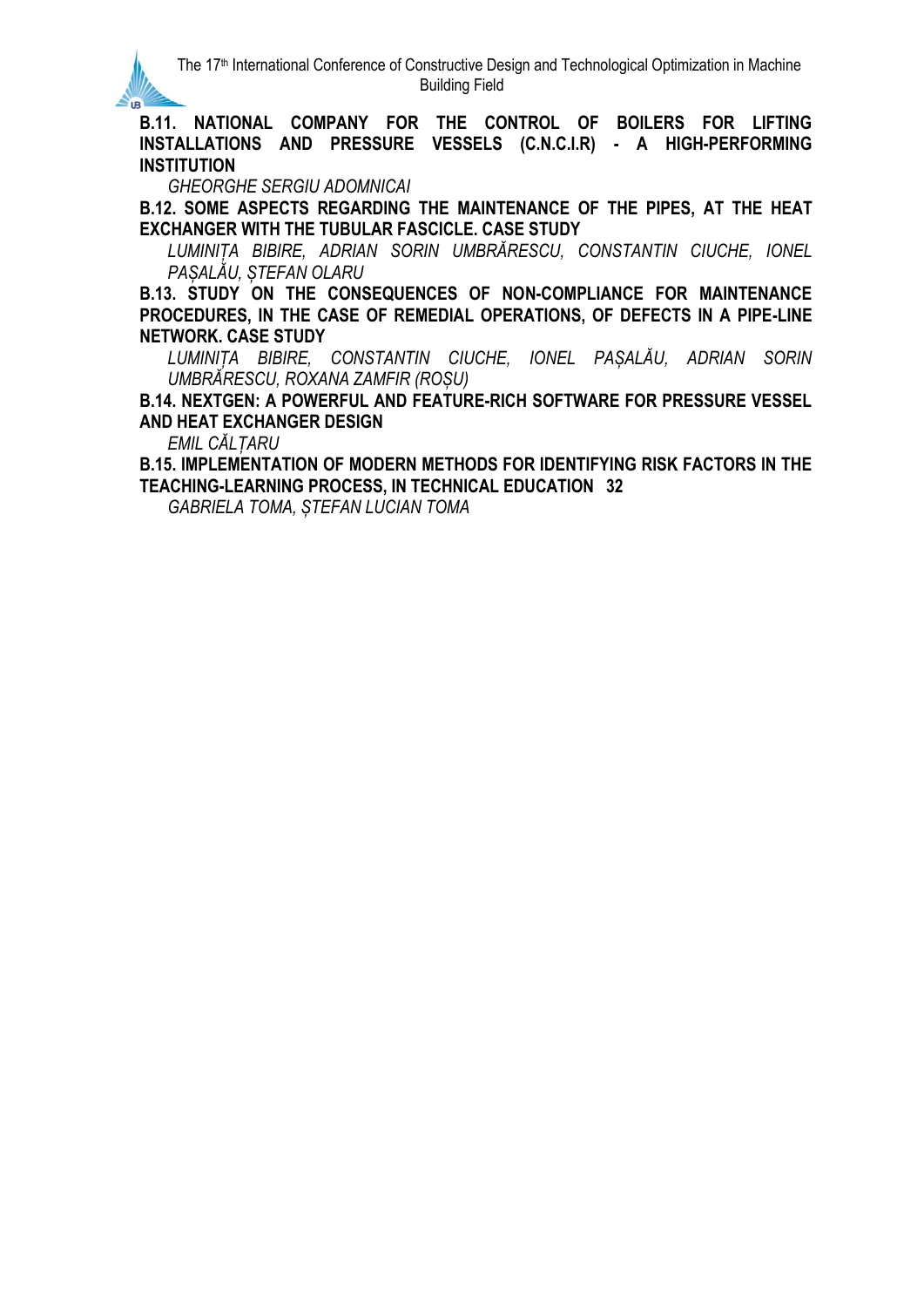

#### **C. OPTIMIZATION IN ENVIRONMENTAL ENGINEERING AND ENVIRONMENTAL PROTECTION**

## **BUILDING D HALL DP12**

**THURSDAY 26 MAY 2022** *15 <sup>00</sup> – 18 00*

*FRIDAY 27 MAY 2022 09<sup>00</sup> – 11 00*

#### **CHAIRPERSONS: PROF.PH.D. VALENTIN NEDEFF PROF.PH.D. ION DURBACĂ ASSOC.PROF.PH.D. MIRELA PANAINTE-LEHĂDUȘ**

**C.1. RESPONSE TO STRESS CAUSED BY LEAD, CADMIUM AND NICKEL TOXICITY IN OREGANO (ORIGANUM VULGARE L.) SEEDLINGS**

*RALUCA MARIA HLIHOR, LAURA HAGIU ZALESCHI, ISABELA MARIA SIMION, MARIA APOSTOL*

**C.2 BEHAVIOUR OF MEDICAGO SATIVA L. (ALFALFA) IN THE PRESENCE OF COBALT IONS: A PRELIMINARY APPROACH**

*MARIANA MINUT, PETRONELA COZMA, MIHAELA ROŞCA, MARIANA DIACONU, MARIA GAVRILESCU*

**C.3. A STUDY OF MUSTARD SEED GERMINATION AND GROWTH UNDER THE INFLUENCE OF ZINC STRESS**

*MARIA PAIU, IONELA-CĂTĂLINA VASILACHI, MARIANA MINUȚ, MARIA GAVRILESCU*

**C.4 HAZARDOUS WASTE ADVANCED MANAGEMENT IN A POLAND – CASE STUDY MALOPOLSKIE REGION**

*GRZEGORZ PRZYDATEK*

**C.5. EFFECTS OF METALS STRESS ON THE DEVELOPMENT AND GROW OF SINAPIS ALBA (WHITE MUSTARD) IN URBAN SOILS**

*PETRONELA COZMA, MARIANA MINUT, MARIA PAIU, RALUCA-MARIA HLIHOR, MIHAELA ROSCA, MARIA GAVRILESCU*

**C.6. STATISTICAL ANALYSIS AND OPTIMIZATION OF LEAD BIOSORPTION FROM WASTEWATER BY NON-VIABLE BIOMASS OF ARTHROBACTER VISCOSUS**

*PETRONELA COZMA, MIHAELA ROSCA, RALUCA-MARIA HLIHOR, ISABELA MARIA SIMION, MARIA GAVRILESCU*

**C.7. PRELIMINARY STUDY ON THE INFLUENCE OF COPPER ON RAPESEED GROWTH AND DEVELOPMENT**

*IONELA CĂTĂLINA VASILACHI, ELENA-DIANA COMĂNIȚĂ, MARIANA MINUȚ, MARIA PAIU, MARIA GAVRILESCU*

**C.8. A BINARY RETENTION OF LEAD AND NICKEL ONTO CLAYEY AND CLAYEY ORGANIC SOIL**

*MOHAMED ABDELWAHEB, HATEM DHAOUADI, SONIA DRIDI-DHAOUADI*

**C.9. MATHEMATICAL MODELING FOR THE TRANSFER OF CHROMIUM FROM THE SOIL IN THE CASE OF PHRAGMITES AUSTRALIS PLANT**

*ALEXANDRA-DANA CHITIMUS, VALENTIN NEDEFF, NARCIS BARSAN, CRISTIAN RADU, EMILIAN MOSNEGUTU, ROBERT RAUTA*

**C.10. MATHEMATICAL MODELING OF THE LEACHING SPEED OF LIQUID POLLUTANT IN THE SOIL**

*ALEXANDRA-DANA CHITIMUS, VALENTIN NEDEFF, NARCIS BARSAN, EMILIAN MOSNEGUTU, COSMINA SIPOS, GRIGORAS MARIA*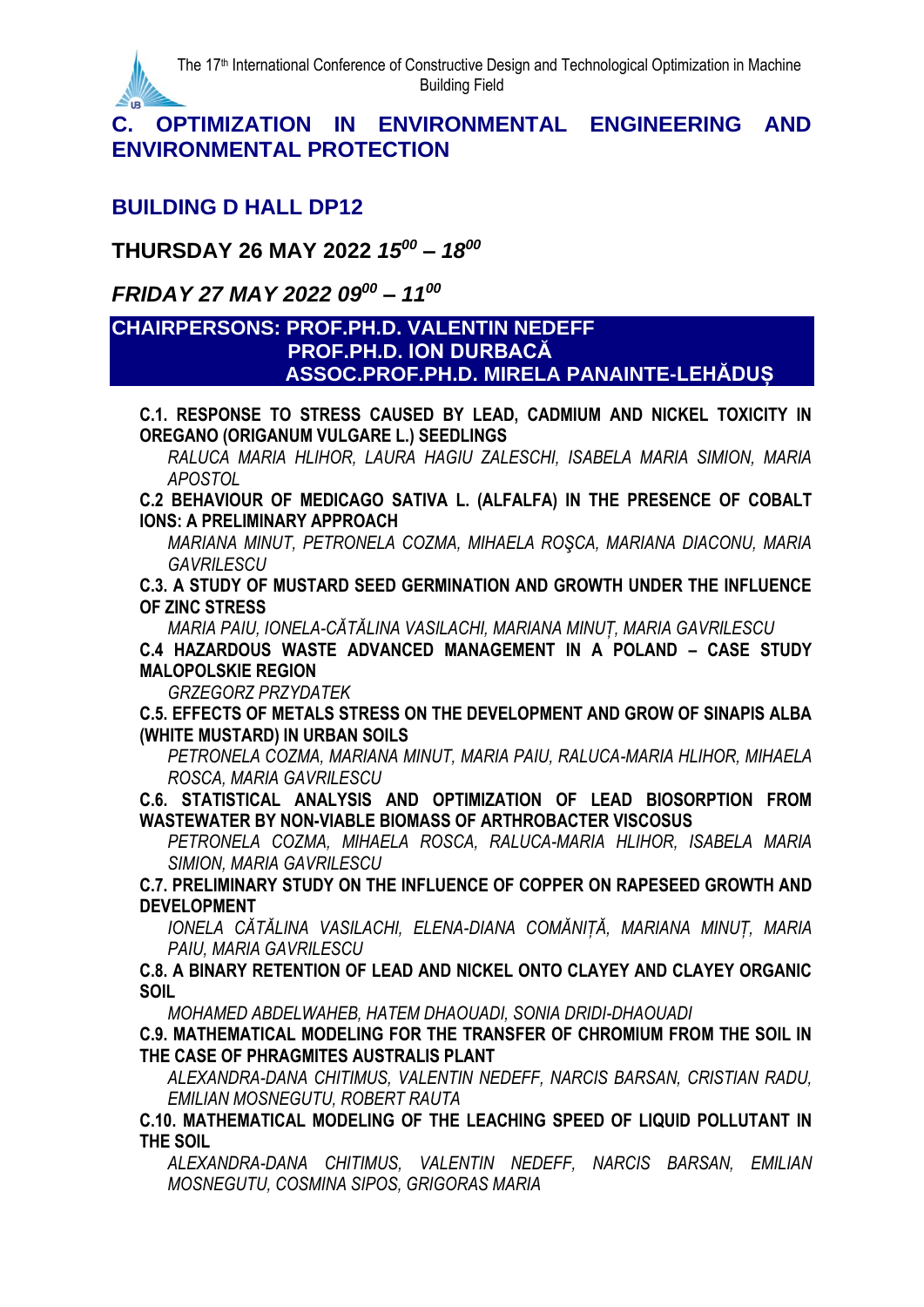**C.11. TECHNOLOGICAL OPTIMIZATION AND EMPIRICAL MODELING OF BRILLIANT RED HE-3B DYE BIOSORPTION ONTO RESIDUAL BIOMASS OF SACCHAROMYCES PASTURIANUS ENCAPSULATED IN SODIUM ALGINATE**

*CARMEN ZAHARIA, DANIELA SUTEU, ALEXANDRA-CRISTINA BLAGA, ALEXANDRA TĂNASĂ, CRINUTA-LARISA ORTOVAN*

**C.12. ASPECTS REGARDING THE TECHNOLOGICAL DESIGN OF A WASTE SLUDGE TAHK** *ELENA SURDU, DANA-CLAUDIA FARCAȘ-FLAMAROPOL, ION DURBACĂ*

**C.13. POTENTIAL OF MICROALGAE TO PRODUCE SUSTAINABLE BIODIESEL FROM INDUSTRIAL WASTEWATER**

*KATIA GHEZALI, NOUREDDINE BENTAHAR*

**IR** 

**C.14. VISIBLE-LIGHT PHOTOCATALYTIC PERFORMANCE OF AL:SRTIO3@Δ-COOOH CORE@SHELL NANOHETEROSTRUCUTRES**

*IOANA RADU, ADRIAN BORHAN, AUREL PUI*

**C.15. STUDY REGARDING THE DETERMINATION OF THE DUST CONCENTRATION LEVEL IN THE CENTER OF BACAU CITY**

*CLAUDIA TOMOZEI, OANA IRIMIA, MIRELA PANAINTE-LEHADUS, EMILIAN MOSNEGUTU, FLORIN NEDEFF, COSMIN DOSOFTEI, CRISTINA VIȘAN*

**C.16. MICROBIAL REMOVAL OF THE PHARMACEUTICAL COMPOUNDS**

*CLAUDIA-VERONICA UNGUREANU, NICOLETA BADALUTA, ANA –MARIA GEORGESCU, DUMITRA RADUCANU*

**C.17. EVALUATION OF THE AIR MICROBIOTA INSIDE UNIVERSITY SPACES, DURING AND AFTER THE RESTRICTIONS CAUSED BY THE COVID-19 PANDEMIC**

*DUMITRA RADUCANU, NICOLETA BADALUTA, ANA –MARIA GEORGESCU, CLAUDIA-VERONICA UNGUREANU*

**C.18. SOME APPLICATIONS OF THE ORGANIC FLOCCULANTS IN THE SLUDGE TREATMENT. CASE STUDY: LABORATORY MUNICIPAL SLUDGE DEWATERING**

*NARCIS BARSAN, MARIANA TURCU, VALENTIN NEDEFF, GRZEGORZ PRZYDATEK, DANA CHITIMUS, MIRELA PANAINTE-LEHADUS, EMILIAN MOSNEGUTU, IOSIF IOJA*

**C.19. HIERARCHICAL CARBON BASED-NIFE2O4 COMPOSITE NANOSTRUCTURES WITH EXCELLENT LIGHT RESPONSE AND MAGNETIC PERFORMANCE SYNTHESIZED TOWARD ENHANCED PHOTOCATALYTIC DEGRADATION OF ACTIVE PHARMACEUTICAL INGREDIENTS**

*ADRIAN BORHAN, DANIEL GHERCA, IOANA RADU, ALIN DIRTU, DANIELA DIRTU, MIRCEA PALAMARU, DANA POPESCU, MARIUS HUSANU, ALEXANDRA RALUCA IORDAN*

**C.20. INCORPORATION OF MICROBIAL BIOREMEDIATION IN WASTEWATER TREATMENT PLANTS FLOW FOR PERSISTENT POLLUTANTS REMOVAL**

*MIHAELA ROȘCA, RALUCA-MARIA HLIHOR, ISABELA MARIA SIMION, PETRONELA COZMA, CĂTĂLINA FILOTE*

**C.21. QUANTIFICATION OF THE ENVIRONMENTAL IMPACTS GENERATED BY THE REMOVAL OF HEAVY METALS FROM AQUEOUS SOLUTION BY INACTIVE YEAST**

*ISABELA MARIA SIMION, CĂTĂLINA FILOTE, MIHAELA ROȘCA, MARIA APOSTOL, RALUCA MARIA HLIHOR*

**C.22. TOXIC EFFECTS OF SINGLE AND BINARY MIXTURE OF LEAD, CADMIUM AND NICKEL ON BASIL (OCIMUM BASILICUM L.) GERMINATION AND EARLY GROWTH STAGES**

*LAURA HAGIU ZALESCHI, RALUCA MARIA HLIHOR, ISABELA MARIA SIMION, MARIA APOSTOL*

**C.23. IMPACTS OF PB(II) BIOACCUMULATION FROM WASTEWATERS USING BACTERIAL BIOMASS CONSIDERING PROCESS LIFE CYCLE ASSESSMENT**

*CĂTĂLINA FILOTE, ISABELA MARIA SIMION, MIHAELA ROȘCA, RALUCA MARIA HLIHOR*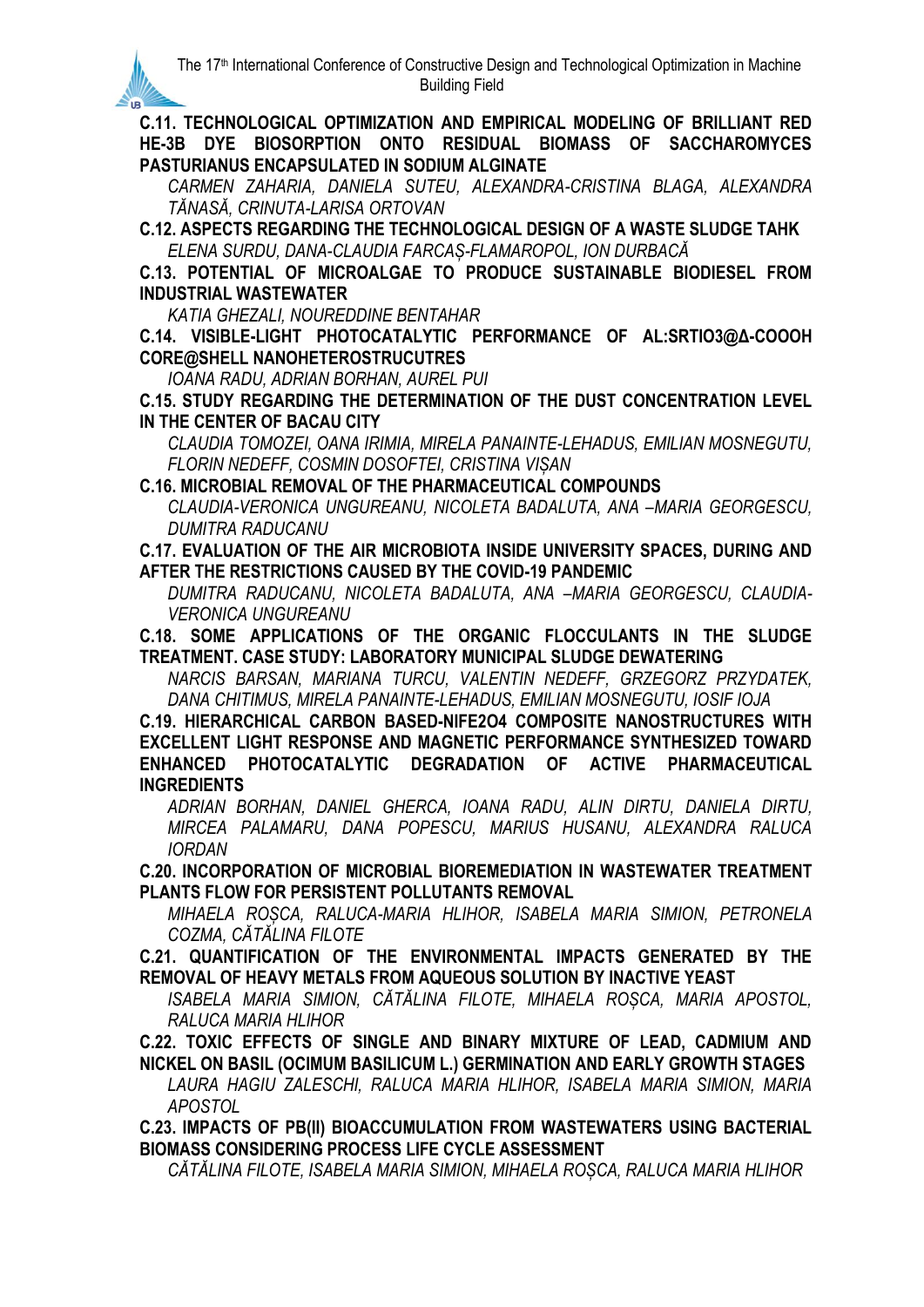**C.24. ANALYSIS OF THE HOUSEHOLD WASTE MANAGEMENT SYSTEM AND THE HEALTH AND ENVIRONMENTAL IMPACT IN THE MUNICIPALITY OF KASA VUBU, CITY OF KINSHASA IN THE DEMOCRATIC REPUBLIC OF CONGO**

*HOLY HOLENU MANGENDA, ALEXIS VUNI SIMBU, DERVIE NGOMA NSUNGU*

**C.25. REVIEW OF SOLAR AIR HEATERS EMBEDDED WITH PHASE-CHANGE MATERIALS (PCM) FOR BETTER PERFORMANCES**

*CĂTĂLIN IFRIM VISARION, TEODOR POP, CIPRIAN BEJENAR*

**C.26. BETTER EFFICIENCIES OF SOLAR AIR HEATERS ACHIEVED WITH DIFFERENT AIRFLOWS - A BRIEF REVIEW**

*CĂTĂLIN IFRIM VISARION*

**C.27. REVIEW OF MONITORING TECHNOLOGIES USED IN PHOTOVOLTAIC HYBRID SYSTEMS**

*TEODOR POP, RADU DUMITRU PENTIUC, CĂTĂLIN IFRIM VISARION, CIPRIAN BEJENAR* **C.28. RECENT TENDENCIES IN PVT SYSTEM PERFORMANCE-A REVIEW**

*TEODOR POP, RADU DUMITRU PENTIUC, CĂTĂLIN IFRIM VISARION*

**C.29. CONTRIBUTIONS IN THE AUTHENTICATION OF WORKS OF ART AND ARCHAEOLOGICAL ARTIFACTS**

*ION SANDU*

**IR** 

**C.30. OPERATIVE SOLAR LIGHT-DRIVEN PHOTOCATALYTIC DEGRADATION OF ACTIVE PHARMACEUTICAL INGREDIENTS OVER SPONGE-LIKE SRTIO3/NIFE2O4 /MWCNTS NANOHETEROSTRUCTURES**

*ADRIAN IULIAN BORHAN, DANIEL GHERCĂ, ALIN CONSTANTIN DÎRȚU, DANIELA DIRTU, MIRCEA NICOLAE PALAMARU, DANA-MIHAELA POPESCU, MARIUS-ADRIAN HUSANU, ALEXANDRA-RALUCA IORDAN*

**C.31. CONSIDERATIONS REGARDING THE USE OF BIOGAS OBTAINED FROM THE PROCESSING OF ORGANIC WASTE IN ECOLOGICAL DEPOSITS, FOR THE PURPOSE OF ENERGY PRODUCTION**

*RAMONA MARE, ION DURBACĂ*

**C.32. SOME CONSIDERATIONS ON THE ENERGY POTENTIAL OF VEGETABLE WASTE AND AGRICULTURAL BIOMASS IN ROMANIA**

*OVIDIU SFÎRLOAGĂ, ION DURBACĂ*

**C.33. STUDY ON THE EFFICIENCY OF MONITORING AND REPORTING AIR EMISSIONS AT THE NATIONAL LEVEL**

*MELANIA MITUCĂ-CORLECIUC, RADU IATAN, ION DURBACĂ, NICOLETA SPOREA* **C.34. STUDY ON AIR EMISSION INFORMATION NETWORKS AT EUROPEAN AND NATIONAL LEVEL**

*MELANIA MITUCĂ-CORLECIUC, RADU IATAN, ION DURBACĂ, NICOLETA SPOREA* **C.35. STUDY ON THE PURCHASE OF GREEN PRODUCTS AMONG CONSUMERS**

*MIRELA PANAINTE-LEHADUS, CLAUDIA TOMOZEI, OANA IRIMIA, EMILIAN MOSNEGUTU, FLORIN NEDEFF, NARCIS BARSAN, ANDREEA – IULIANA MAREȘ*

**C.36. STUDY ON THE EFFICIENCY OF STREET LIGHTING IN THE COMMUNE OF MARGINENI BY USING SOLAR ENERGY**

*OANA IRIMIA, CLAUDIA TOMOZEI, MIRELA PANAINTE, EMILIAN MOSNEGUTU, ALEXANDRA-DANA CHITIMUS, NARCIS BARSAN, BOBARNAC CRISTINA*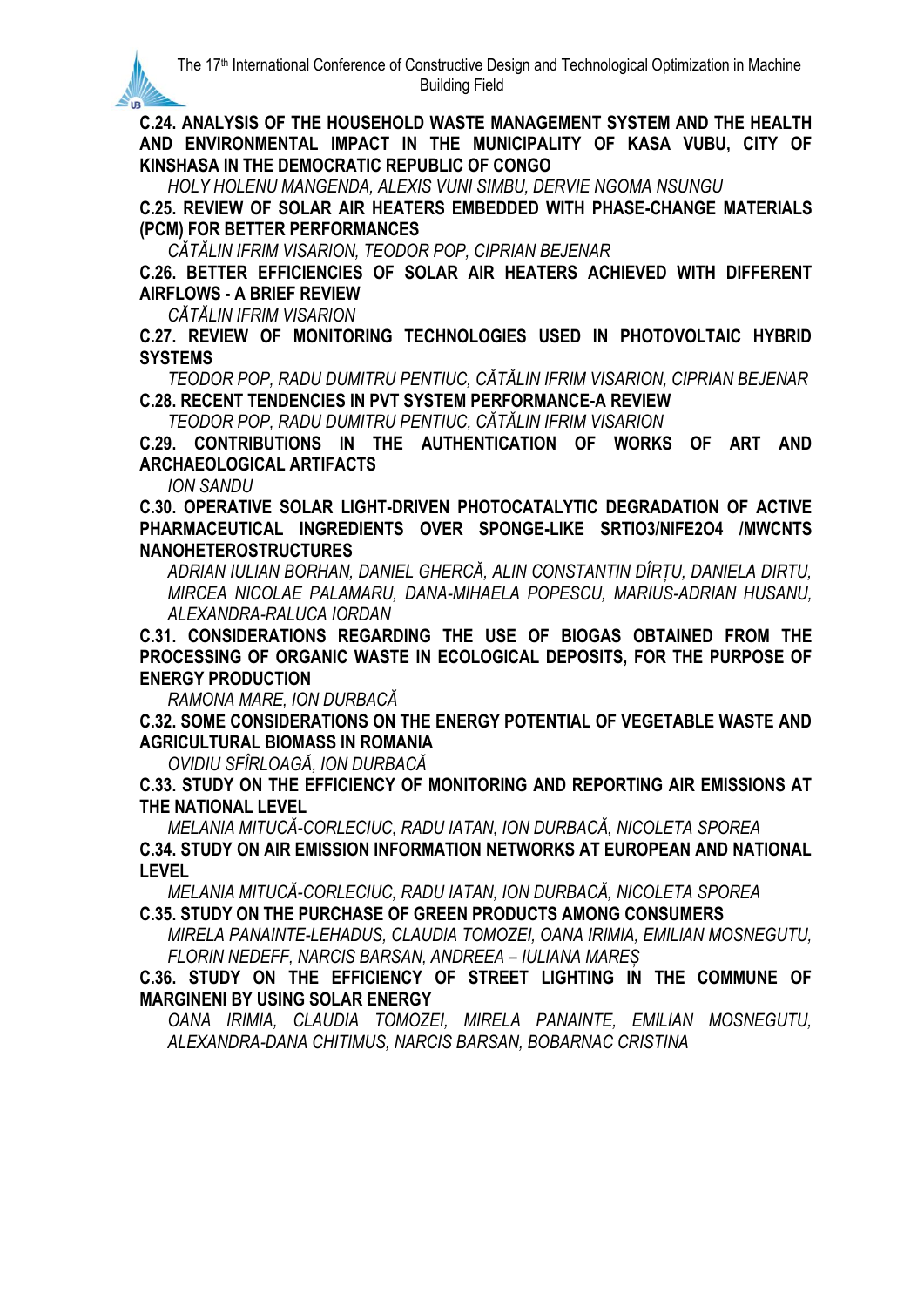**D. MECHATRONICS & ROBOTICS**

#### **BUILDING D HALL D131**

#### **THURSDAY 26 MAY 2022** *15 <sup>00</sup> – 18 00*

## *FRIDAY 27 MAY 2022 09<sup>00</sup> – 11 00*

#### **CHAIRPERSONS: PROF.PH.D. ADRIAN OLARU PROF.PH.D. PETRU LIVINTI PROF.PH.D. GHEORGHE STAN**

**D.1. ROBO-PVAFM PROPER SOFTWARE PLATFORM FOR THE ASISTED RESEARCH OF THE KINEMATICS AND DYNAMICS OF INDUSTRIAL ROBOTS**

*ADRIAN OLARU, SERBAN OLARU, NICULAE MIHAI*

**D.2. NON-LINEAR FRICTION-TYPE BEHAVIORS IN LIQUID CRYSTALS IN A MULTIFRACTAL PARADIGM OF MOTION**

*ALEXANDRA SAVIUC, PAULA GRETA VRINCEANU*

**D.3. ANALYSIS OF THE PROCESS PARAMETERS ON THE DEFORMABILITY OF AA-1050 IN THE CASE OF LONGITUDINAL STRETCH FORMING**

*COSMIN CONSTANTIN GRIGORAS, VALENTIN ZICHIL, VLAD ANDREI CIUBOTARIU, BOGDAN CHIRITA, EUGEN HERGHELEGIU*

**D.4. STUDY ON THE NEW ROBOTIC TECHNOLOGY USED IN THE FOOD, PHARMACEUTICAL AND COSMETICS INDUSTRIES**

*CLAUDIU OBREJA, ADRIAN GHENADI, DUMITRU BLANARU*

**D.5. INTODUCTION OF INNOVATIVE LUBRICATION SOLUTIONS FOR GEARBOXES OF INDUSTRIAL ROBOTS IN THE AUTOMOTIVE INDUSTRY**

*ADRIAN GHENADI, CLAUDIU OBREJA, DUMITRU BLANARU*

**D.6. ANALYSIS OF A PRESSURE COMPENSATED FLOW CONTROL CONTROL VALVE USING "GUI" SYSTEM**

*IRINA TITA, NARCIS-IOAN TICA*

**D.7. RESEARCHES ON THE DYNAMIC BEHAVIOUR OF CNC MACHINE TOOLS WHILE MACHINING THROUGH INTERPOLATION**

*MARIA-MAGDALENA BOGHIAN, GHEORGHE STAN*

**D.8. INNOVATIVE SOLUTION TO INCREASE THE POSITIONING ACCURACY OF CNC MACHINE TOOLS**

*ADRIAN STOICA, LUCIAN PETREA, MARIA BOGHIAN*

**D.9. THE CONNECTION BETWEEN MECHATRONICS AND IOT: ADVANTAGES AND THREATS**

*LILIANA TOPLICEANU, GABRIEL PUIU*

**D.10. THE INFLUENCE OF THE THERMAL REGIME ON THE GUIDEWAYS OF THE MAIN DRIVE OF A GANTRY TYPE CNC MACHINE**

*LUCIAN PETREA, GHEORGHE STAN*

**D.11. THE DYNAMIC BEHAVIOUR OF PARALLEL CONTROLLED KINEMATICAL FEED CHAINS OF A CNC MACHINE**

*LUCIAN PETREA, GHEORGHE STAN*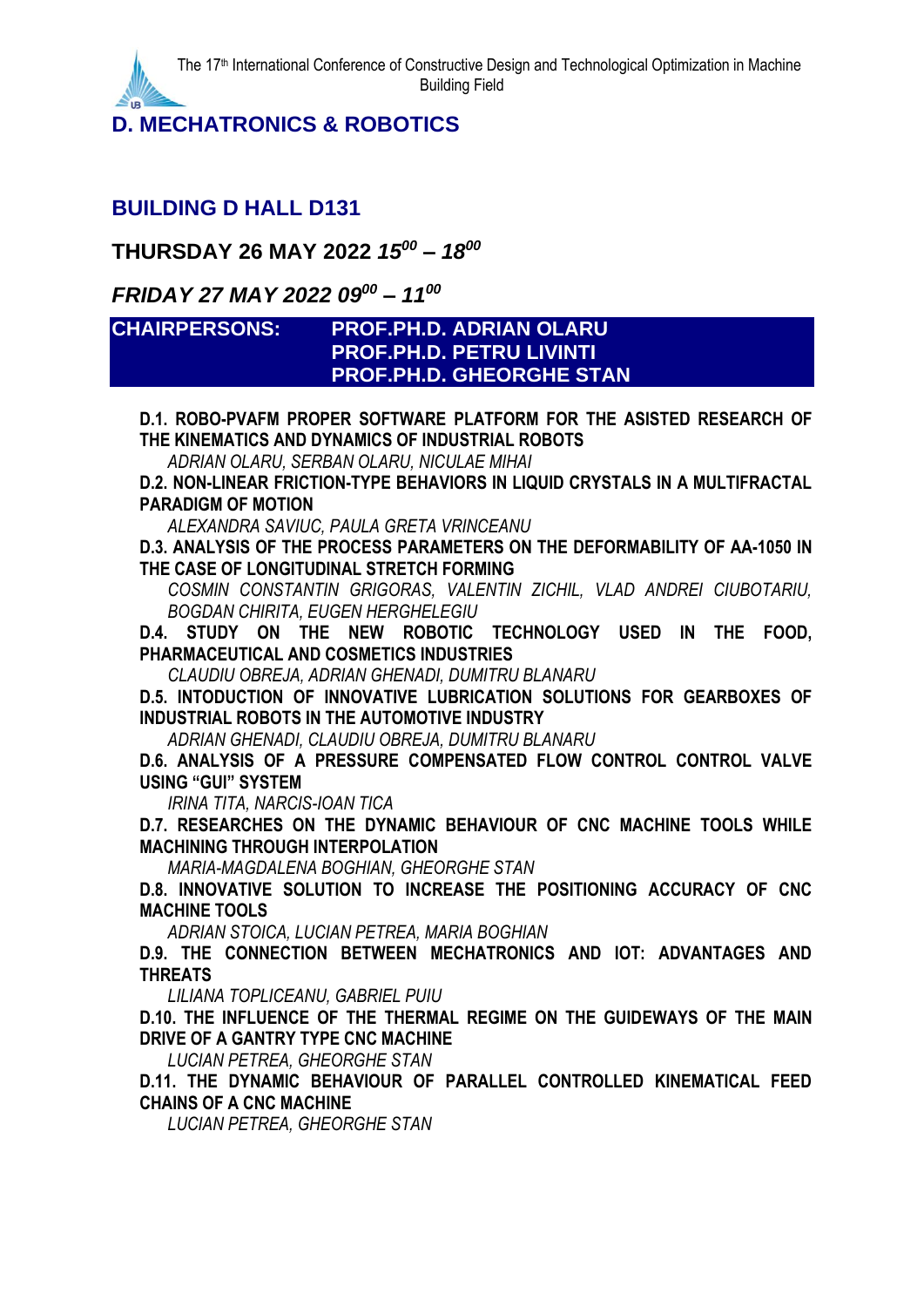

**D.12. MINIMIZING THE ERRORS OF SURFACE MACHINING THROUGH INTERPOLATION ON NUMERICAL CONTROL MACHINE TOOLS**

*DIONISIE TOTIR, GHEORGHE STAN*

**D.13. THE REMOTE CONTROL SYSTEM OF A CONVEYOR BELT** *PETRU LIVINTI*

**D.14. DESIGN OF A NEW ENGINE FOR VEHICLES WITH PNEUMATIC DRIVE** *PETRU GABRIEL PUIU, DRAGOS ANDRIOAIA, LILIANA TOPLICEANU*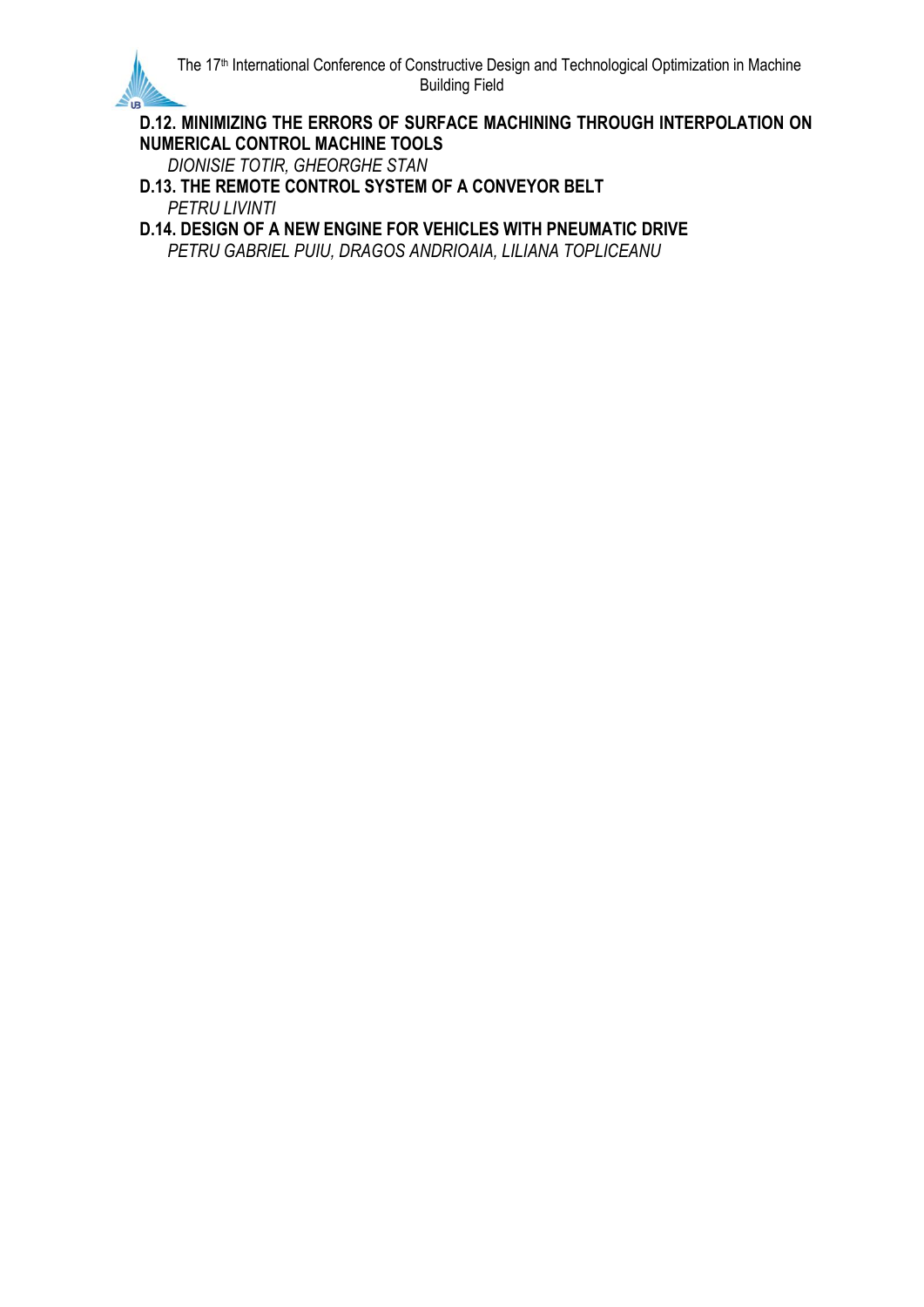**E. ECONOMIC ENGINEERING**

## **BUILDING D HALL D131**

## **THURSDAY 26 MAY 2022** *15 <sup>00</sup> – 18 00*

## *FRIDAY 27 MAY 2022 09<sup>00</sup> – 11 00*

#### **CHAIRPERSONS: PROF.PH.D. VALENTIN ZICHIL ASSOC.PROF.PH.D. CATALIN DROB LECTURER PH.D. CATALIN TAMPU**

**E.1. HUMAN CAPITAL DEVELOPMENT AND EMPLOYMENT GROWTH IN NIGERIA** *BABARINDE OLUWAKEMI, ADETAYO ADEPEJU, SOTONWA KEHINDE*

**E.2. FROM TRADITIONAL APPROACH OF PROJECT MANAGEMENT TO AGILE PROJECT MANAGEMENT**

*CATALIN DROB, VALENTIN ZICHIL*

**E.3. CIRCULAR ECONOMY IN THE EUROPEAN CONTEXT** *CATALIN DROB, LILIANA TOPLICEANU*

**E.4. COMPARATIVE STUDY CONCERNING THE CIRCULAR ECONOMY IN EUROPE** *LILIANA TOPLICEANU CATALIN DROB, PETRU GABRIEL PUIU*

**E.5. DOMINO EFFECT OF THE PANDEMIC ON EUROPEAN AND ROMANIAN INDUSTRY. A GLIMPSE OF THE HOSPITALITY INDUSTRY**

*LIVIANA ANDREEA NIMINET*

**E.6. THE EFFECTS OF AIR TRANSPORT AND ENERGY INNOVATION ON THE ENVIRONMENT**

*OANA MADALINA DRIHA, DANIEL BALSALOBRE LORENTE, NUNO LEITAO*

#### **E.7. EFFICIENCY AND EFFECTIVENESS OF RELATIONSHIP MENTORING-PERFORMANCE IN THE ORGANIZATION**

*ANDREEA FERARU*

**E.8. ANALYSIS OF ORGANIZATIONAL CHANGE IN A BANKING ORGANIZATION**

*ANDREEA FERARU, COSTEL CEOCEA, OVIDIU-LEONARD TURCU, NICOLETA CIUCESCU*

**E.9. ENDEAVOURING SUSTAINABILITY IN HEALTHCARE FACILITIES: A CASE STUDY OF WASTE MANAGEMENT**

*AMINA PERENO, SILVIA BARBERO*

**E.10. SPATIAL PERCEPTION SIMILARITY PATTERNS OF WATER RELATED PROCESSES IN THE CONTEXT OF FOREST MANAGEMENT SUSTAINABILITY IN GREECE**

*KAZANA VASSILIKI, RAPTIS DIMITRIOS, KAZAKLIS ANGELOS, STAMATIOU CHRISTOS* **E.11. COMBINING HAZARDOUS WASTE RECYCLING AND GREEN ENERGY PRODUCTION - AN EXAMPLE FROM HUNGARY**

*GERGŐ BARANYAI, LÁSZLÓ BENCZŐ, TAMÁS TÓTH, ZOLTÁN BUJDOSÓ*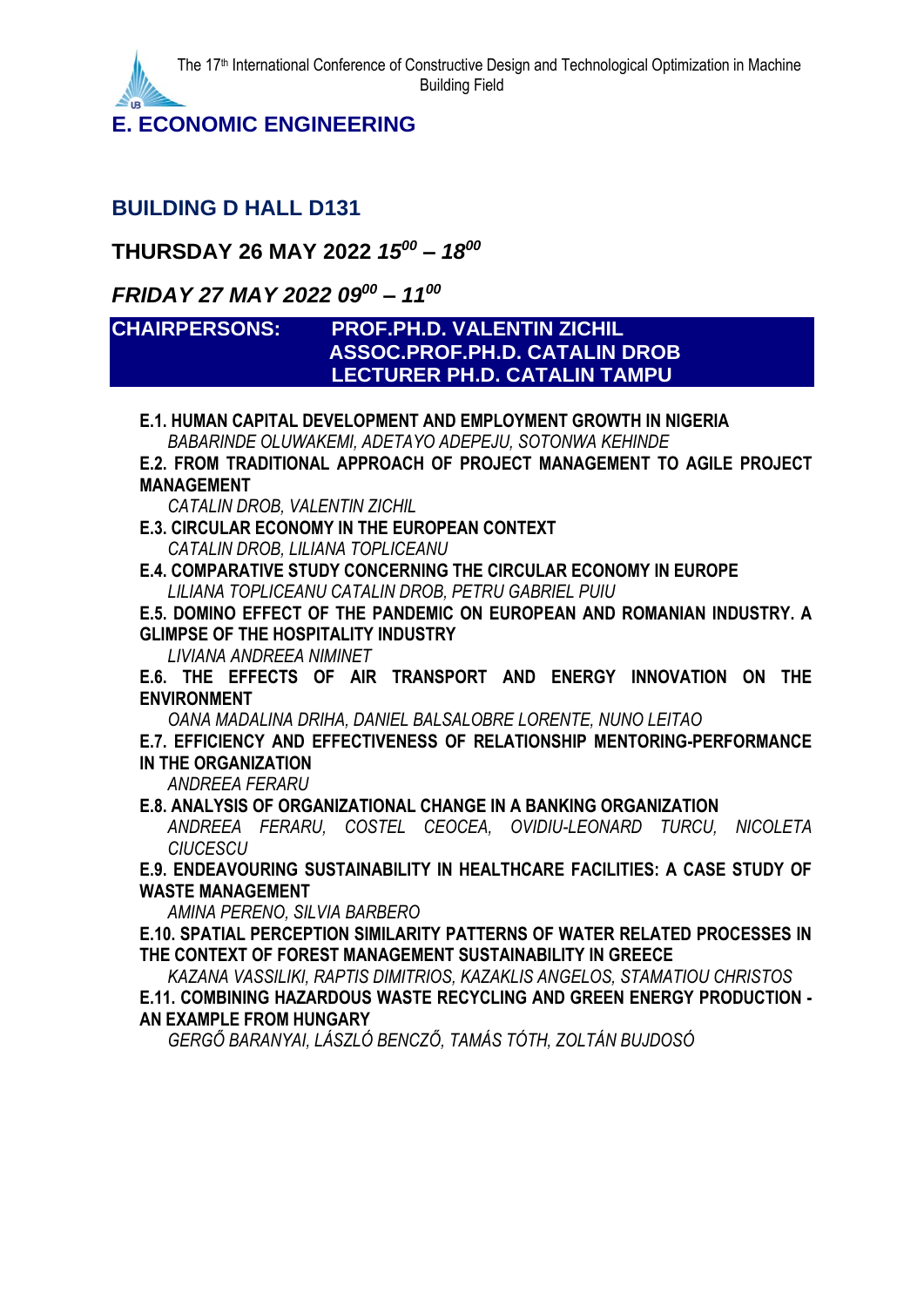**F. CHEMICAL & FOOD ENGINEERING**

## **BUILDING D HALL DP18**

## **THURSDAY 26 MAY 2022** *15 <sup>00</sup> – 18 00*

## *FRIDAY 27 MAY 2022 09<sup>00</sup> – 11 00*

#### **CHAIRPERSONS: PROF.PH.D. MARIA TURTOI PROF.PH.D. ILEANA DENISA NISTOR ASSOC.PROF.PH.D. ALISA ARUS**

**F.1. THE COMBINED EFFECT OF HIGH-PRESSURE PROCESSING AND THERMAL TREATMENT ON THE PROPERTIES OF FETEASCA REGALA WHITE WINE**

*LIUDMILA NOVITCHI, DANIELA BORDA, MARIA TURTOI*

**F.2. VALORISATION OF SPENT GRAIN FROM MALT WHISKY IN THE WAFERS FORMULATION**

*ANCUȚA CHETRARIU, ADRIANA DABIJA*

**F.3. STUDIES ON BREWING WITH BUCKWHEAT AND BUCKWHEAT MALT** *MARIUS EDUARD CIOCAN, ANCUȚA CHETRARIU, ADRIANA DABIJA*

**F.4. SELECTION OF CRITERIA APPLICABLE IN THE COST-BENEFIT ANALYSIS OF FOOD WASTE RECOVERY ALTERNATIVES**

*ERSILIA DANIELA COSBUC, ELENA-DIANA UNGUREANU-COMANITA, MARIA GAVRILESCU*

**F.5. INVESTIGATION REGARDIND CYTOTOXIC AND GENOTOXIC EFECTS ON DIFFERENT EXTRACTS OF ORIGANUM VULGARE USING ALLIUM CEPA ASSAY**

*DANIELA NICUŢĂ, IRINA-CLAUDIA ALEXA, LUMINIŢA GROSU, ADRIANA-LUMINIŢA FÎNARU*

**F.6. NEW ASSORTMENTS LACTOSE-FREE ICE CREAM-A MINIREVIEW**

*IONELA IACOBAN, ANCUȚA CHETRARIU, ADRIANA DABIJA*

**F.7. AGRO-INDUSTRIAL POTENTIAL OF CANNABIS SATIVA L. CULTIVATION IN THE REPUBLIC OF MOLDOVA**

*TATIANA CAPCANARI, AURICA CHIRSANOVA, OXANA RADU, CĂTĂLINA NEGOIȚA, RODICA SIMINIUC*

**F.8. APPLICATIONS IN THE ENZYMATIC COUPLING OF MAGNESIUM FERRITE, MGFE2O4, AMINO FUNCTIONALIZED**

*RALUCA – ȘTEFANIA DĂNILĂ, ROXANA – MARIA AMĂRAND, AUREL PUI*

**F.9. ACETIC ACID BACTERIA DETECTION IN WINES BY REAL-TIME PCR**

*DAN ZGARDAN, IRINA MITINA, VALENTIN MITIN, EMILIA BEHTA, SILVIA RUBTOV, ALINA BOISTEAN, RODICA STURZA, MARIA MUNTEANU*

## **F.10. TECHNOLOGY DEVELOPMENT OF AMARANTH BASED PROTEIN BEVERAGE**

*OXANA RADU, TATIANA CAPCANARI, AURICA CHIRSANOVA, RODICA STURZA*

**F.11. RHEOLOGICAL CHARACTERIZATION OF HONEYS IN NEGATIVE TEMPERATURES** *MIRCEA OROIAN, DANIELA PAULIUC, FLORINA DRANCA*

**F.12. RAPESEED OILCAKE: A POTENTIAL SOURCE FOR THE PRODUCTION OF BIODEGRADABLE MEMBRANES**

*ANCUŢA PETRARU, SONIA AMARIEI*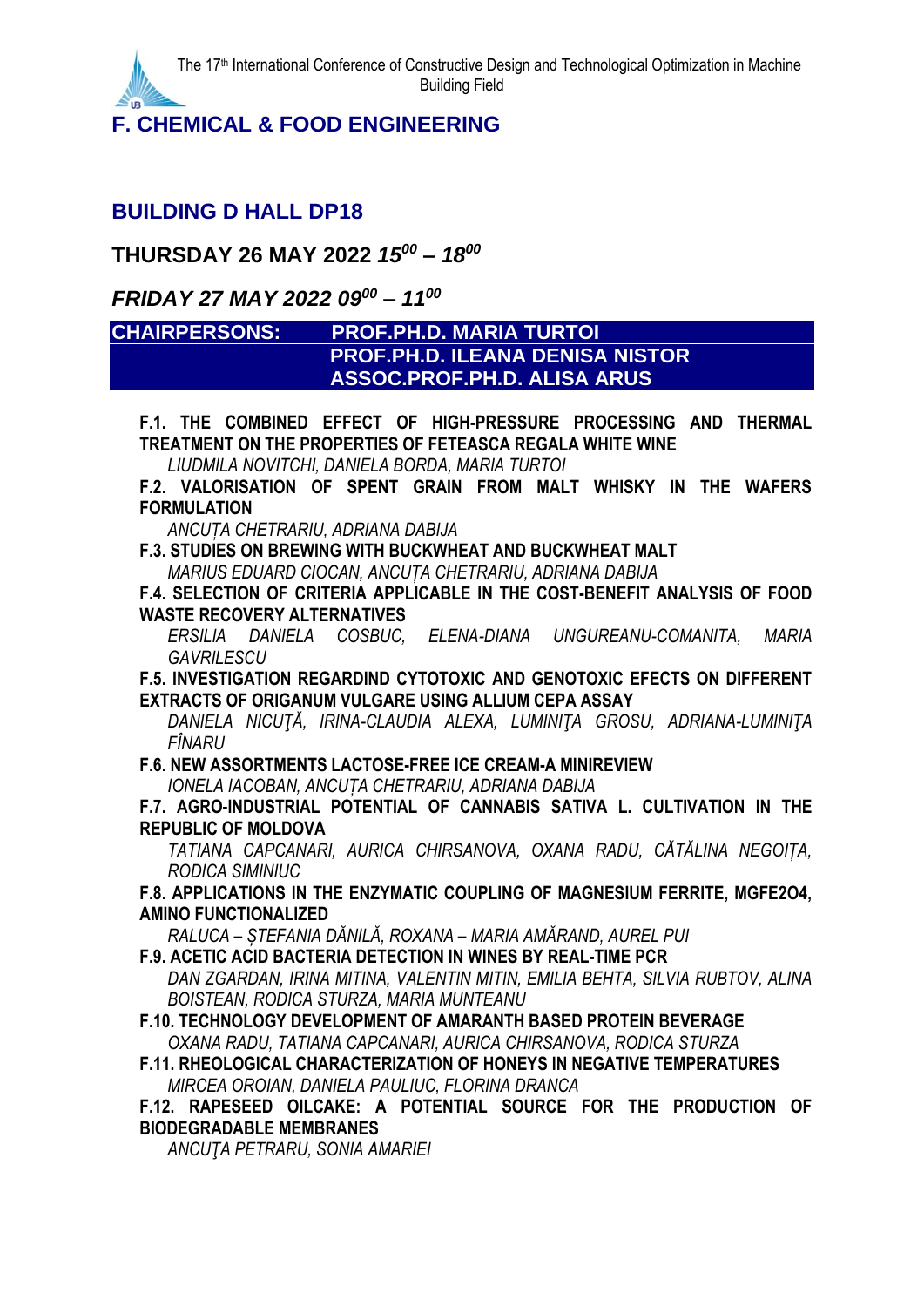#### **F.13. VALORIZATION OF SUNFLOWER HULLS IN THE PRODUCTION OF BIODEGRADABLE PACKAGING FOR MEAT PRODUCTS**

*SONIA AMARIEI, ANCUTA PETRARU, FLORIN URSACHI*

**F.14. PRODUCTION OF BIOCHAR AND ITS USE AS AN AMENDMENT FOR ACIDIC SOILS** *SUZANA IOANA CALCAN, OANA CRISTINA PÂRVULESCU, VIOLETA ALEXANDRA ION, CRISTIAN EUGEN RĂDUCANU, LILIANA BĂDULESCU, ROXANA MADJAR, TĂNASE* 

*DOBRE, DIANA EGRI, ANDREI MOȚ, LAVINIA MIHAELA ILIESCU, IONUȚ OVIDIU JERCA*

**F.15. PHYSICO-CHEMICAL PROPERTIES OF PECTIN FROM GRAPE POMACE AS AFFECTED BY ULTRASOUND EXTRACTION TECHNIQUE**

*MARIANA SPINEI, MIRCEA OROIAN*

**IR** 

**F.16. THE INFLUENCE OF THE EXTRACTION CONDITIONS ON THE ACTIVE COMPONENTS FROM BY-PRODUCTS OF WALNUT (JUGLANS REGIA L.)**

*ANCA SANDU BĂLAN (TĂBĂCARIU), OANA-IRINA PATRICIU, IOANA-ADRIANA ȘTEFĂNESCU, IRINA-LOREDANA IFRIM, ADRIANA-LUMINIȚA FÎNARU*

**F.17. THE STRUCTURE OF FISH COMMUNITIES IN TROTUS RIVER, SECTION CAIUTI - SLOBOZIA**

*DOREL URECHE, CAMELIA URECHE*

**F.18. HOLISTIC APPROACH TO RHEOLOGICAL PROPERTIES OF WHEAT FLOUR DOUGH WITH ROSEHIP POWDER ADDITION**

*NICOLETA VARTOLOMEI, MARIA TURTOI*

**F.19. SYNTHESIS OF NEW CLAY-BASED ADSORBENTS INCORPORATED WITH SILVER IONS**

*DIANA-CARMEN MIRILĂ, DUMITRA RADUCANU, NICOLETA PLATON, DIDI MOHAMED AMINE, VALENTIN ZICHIL, ABDELKRIM AZZOUZ, COSMIN JINESCU, ILEANA-DENISA NISTOR*

**F.20. THE EFFECT OF CYCLIC OLIGOSACCHARIDES ON THE STABILITY OF INDIGENOUS WINES**

*ANDREEA HORTOLOMEU, DIANA-CARMEN MIRILĂ, DIDI MOHAMED AMINE, ILEANA-DENISA NISTOR*

**F.21. THE INFLUENCE OF ULTRASONICATION ON THE PHYSICO-CHEMICAL PARAMETERS OF DIFFERENT VARIETIES OF WINE**

*ELENA-MIRELA SUCEVEANU, IOANA-ADRIANA ȘTEFĂNESCU, IRINA-LOREDANA IFRIM*

**F.22. THE INFLUENCE OF EGGSHELLS MACERATED INTO A CLASSICAL WHITE BREAD** *NICOLETA PLATON, VASILICA-ALISA ARUȘ, ANA-MARIA GEORGESCU, ILEANA-DENISA NISTOR*

**F.23. VALORIZATION OF AGRO-ALIMENTARY WASTES, AS POSSIBLE MATERIALS, IN ENVIRONMENTAL DEPOLLUTION**

*ANA-MARIA ROSU, DANIELA NICUTA, ROXANA VOICU, GABRIELA MUNTIANU, ILEANA DENISA NISTOR*

**F.24. RAW MATERIALS FOR POULTRY FEED**

*ANDREIA SECARĂ (MUSCĂ), ANA-MARIA GEORGESCU, ANDREI SIMION, DOREL URECHE, ILEANA DENISA NISTOR*

**F.25. POSSIBILITIES OF RETAINING TOXIC METALS IN CHICKEN MANURE, USING CHITOSAN CLAY HYBRID MATERIAL**

*ANDREIA SECARĂ (MUSCĂ), VASILICA–ALISA ARUȘ, CAMELIA URECHE, ILEANA DENISA NISTOR*

**F.26. CHARACTERIZATION OF ALUMINUM PILLARED CLAYS FOR AMMONIA ADSORPTION IN COAXIAL MAGNETIC FLUIDIZED BED**

*GABRIELA MUNTIANU, ANA MARIA GEORGESCU, ANA MARIA ROSU, NICOLETA PLATON, VASILICA-ALISA ARUS, ILEANA-DENISA NISTOR*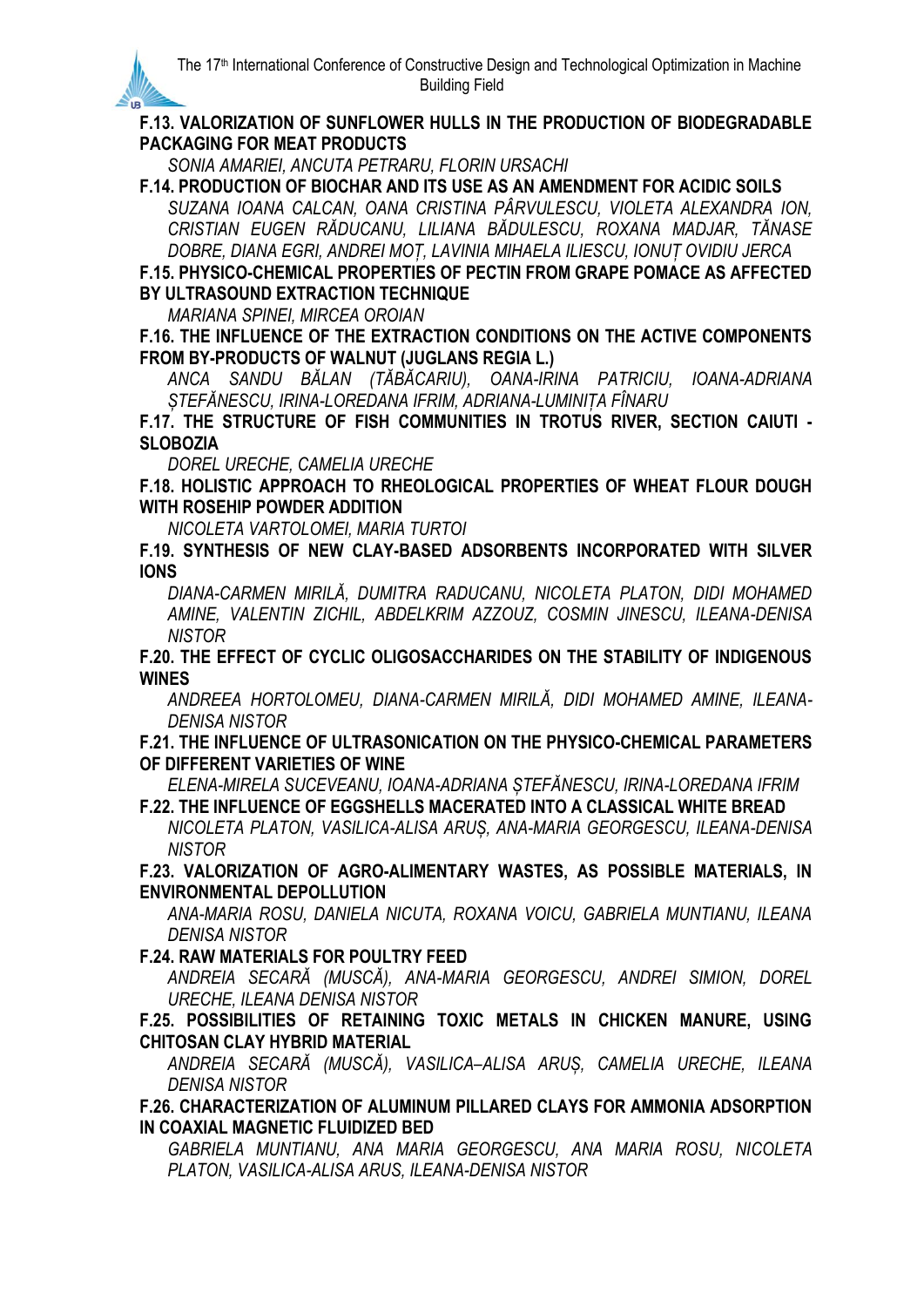**F.27. THE OBTAINING PROCESS OF XERES WINES**

**IR** 

*IRINA ANGHEL, NICOLETA VARTOLOMEI, SIMINA TANASA, VASILICA-ALISA ARUS*

**F.28.STUDY ON THE USE OF VEGETABLE JUICES TO IMPROVE BREAD QUALITY** *MARIA STAN, TEREZA FARTADE, VASILICA-ALISA ARUS*

**F.29. THE TECHNOLOGICAL PROCESS OF MAKING ACHLORIDE BREAD** *CAMELIA GABOR, NICOLETA VARTOLOMEI, VASILICA-ALISA ARUS*

**F.30. STUDIES ON CLIMATE ASPECTS IN THE AREA OF TWO ECOSYSTEMS WITH AGRICULTURAL POTENTIAL**

*SIMONA ANDREI, IOAN-VIOREL RATI, DOREL URECHE, ILEANA DENISA NISTOR*

**F.31. POSSIBILITIES OF USING NATURAL MATERIALS FOR WATER DEPOLLUTION** *SIMONA ANDREI, GABRIELA GRIGORAȘ, GABRIELA MUNTIANU, LACRAMIOARA RUSU, ILEANA-DENISA NISTOR*

**F.32. STUDY OF DEPOLLUTION POSSIBILITIES USING BIOMATERIALS AS CLAY-STARCH** *CONSTANTIN RAZVAN ANASIE, ANA-MARIA ROSU, ILEANA DENISA NISTOR*

**F. 33. STUDIES ON USING CLAY-CELLULOSE COMPOSITES IN THE PROCESS OF WATER POLLUTION**

*RALUCA DOROFTEI, GABRIELA MUNTIANU, GHEORGHITA JINESCU, ALINA-VIOLETA URSU, ILEANA DENISA NISTOR*

**F. 34. INTERDISCIPLINARITY MODERN FORM OF ORGANIZING TEACHING ACTIVITIES IN THE FIELD OF FOOD PRODUCTS**

*SIMINA TANASA, LUCRETIA DUMITRESCU, NICOLETA VARTOLOMEI, VASILICA-ALISA ARUS, ILEANA DENISA NISTOR*

**F.35. INFLUENCE OF BUCKWHEAT FLOUR ON QUALITY OF WHITE WHEAT BREAD** *VASILICA-ALISA ARUS, ANA-MARIA GEORGESCU, NICOLETA PLATON, ANA-MARIA ROȘU GABRIELA MUNTIANU, ILEANA-DENISA NISTOR*

**F.36. CATALASE ACTIVITY OF POLLUTED SPONTANEOUS FLORA**

*IOANA-ADRIANA ȘTEFĂNESCU, IRINA-LOREDANA IFRIM, ELENA-MIRELA SUCEVEANU* **F.37. THE THERMAL EFFECT OF MICROWAVES ON FOOD 91**

*LENUȚA FENEA, SIMINA TANASA, NICOLETA VARTOLOMEI, ILEANA – DENISA NISTOR* **F.38. SOFT PRETREATMENT AND ENZYMATIC HYDROLYSIS OF SPRUCE SAWDUST TO ENHANCE PRODUCTION OF BIOETHANOL**

*VASILE-FLORIN URSACHI, GHEORGHE GUTT*

**F.39. DEVELOPMENT OF FAST DISSOLVING BIOACTIVE FILMS WITH Β-GLUCAN FROM SPENT BREWER'S YEAST AND BILBERRY JUICE**

*IONUŢ AVRĂMIA, SONIA AMARIEI*

**F.40. REDUCTION OF CO2 EMISSION BY USING OF NEW MATERIALS OBTAINED FROM POWER PLANT ASH**

*MARIA HARJA, ALEXANDRU IOAN COTOFAN, IOAN DAMIAN, GABRIELA CIOBANU*

**F.41. MODELING AND OPTIMIZATION OF PHARMACEUTICALS BIOSORPTION FROM AQUEOUS MATRICES BY SACCHAROMYCES PASTORIANUS RESIDUAL BIOMASS/CALCIUM ALGINATE COMPOSITE BEADS IN A BATCH SYSTEM**

*LĂCRĂMIOARA RUSU, CRISTINA - GABRIELA GRIGORAȘ, ANDREI - IONUȚ SIMION, ELENA - MIRELA SUCEVEANU, CHRISTOPHE VIAL*

**F.42. CONGO RED DYE ADSORPTION FROM AQUEOUS SOLUTION TO MAGNESIUM HYDROXIDE ADSORBENT**

*MARIA HARJA, LUISA-MARIA TRIFAS, GABRIELA CIOBANU, LACRAMIOARA RUSU, IONUT-ANDREI SIMION, LIDIA FAVIER*

**F.43. TOWARD THE EFFICIENT ELIMINATION OF A TOXIC ORGANIC COMPOUND FROM AQUEOUS SUSPENSION UNDER SOLAR LIGHT IRRADIATION**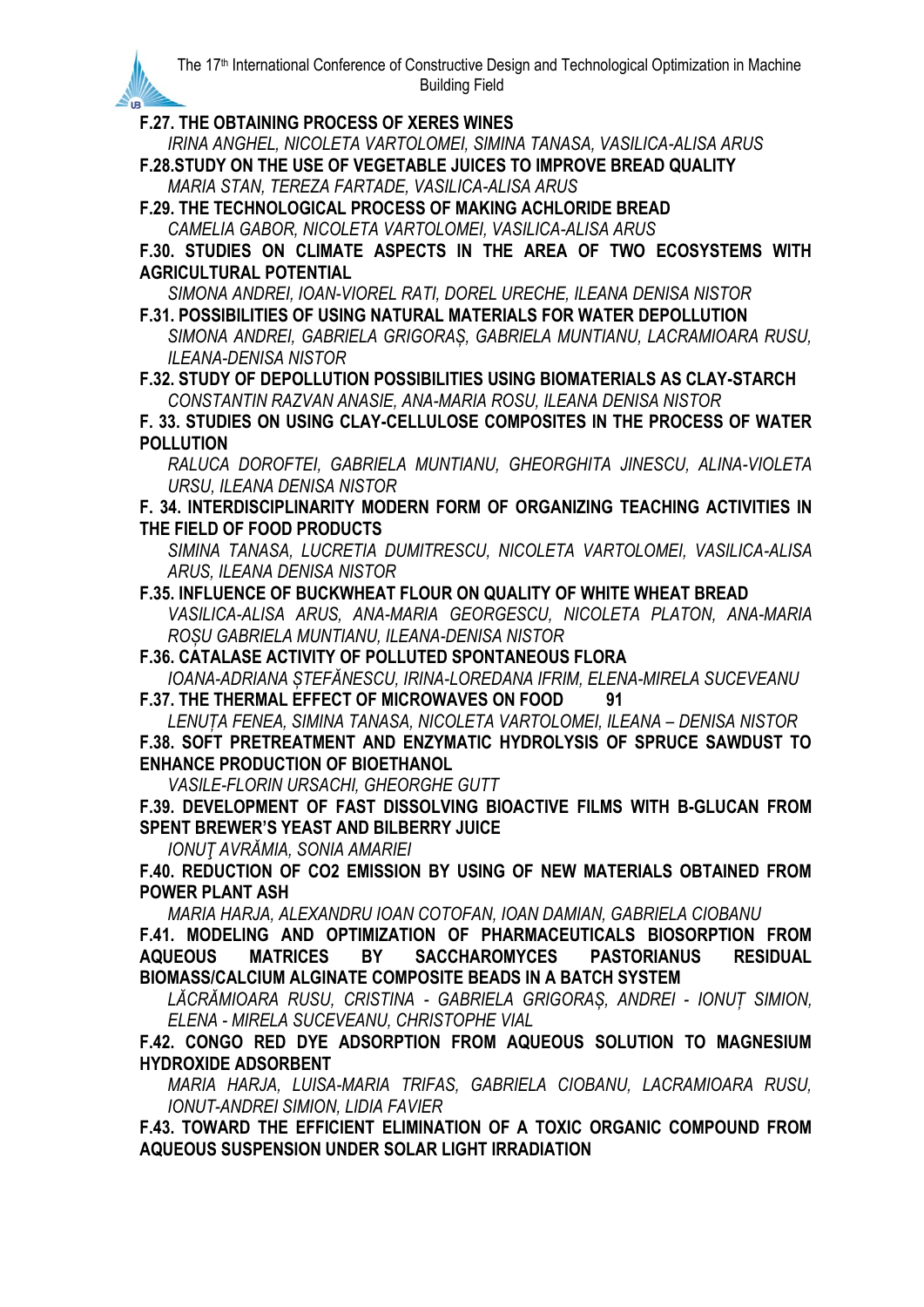*SAMI SIAMER, SOUAD BOUAFIA, AMALIA MARIA SESCU, MARIA HARJA, ANDREI-IONUȚ SIMION, CRISTINA-GABRIELA GRIGORAȘ, MARIANA LILIANA PACALA, LIDIA FAVIER*

**F.44. TECHNOLOGICAL ASPECTS CONCERNING THE VALORIZATION OF WHEAT BRAN IN CEREAL PROBIOTIC BEVERAGE PRODUCTION**

*MARIANA-LILIANA PĂCALĂ, LIDIA FAVIER, ANCA SORINA SIPOS, ANDREI-IONUT SIMION, LUCICA BRUDIU*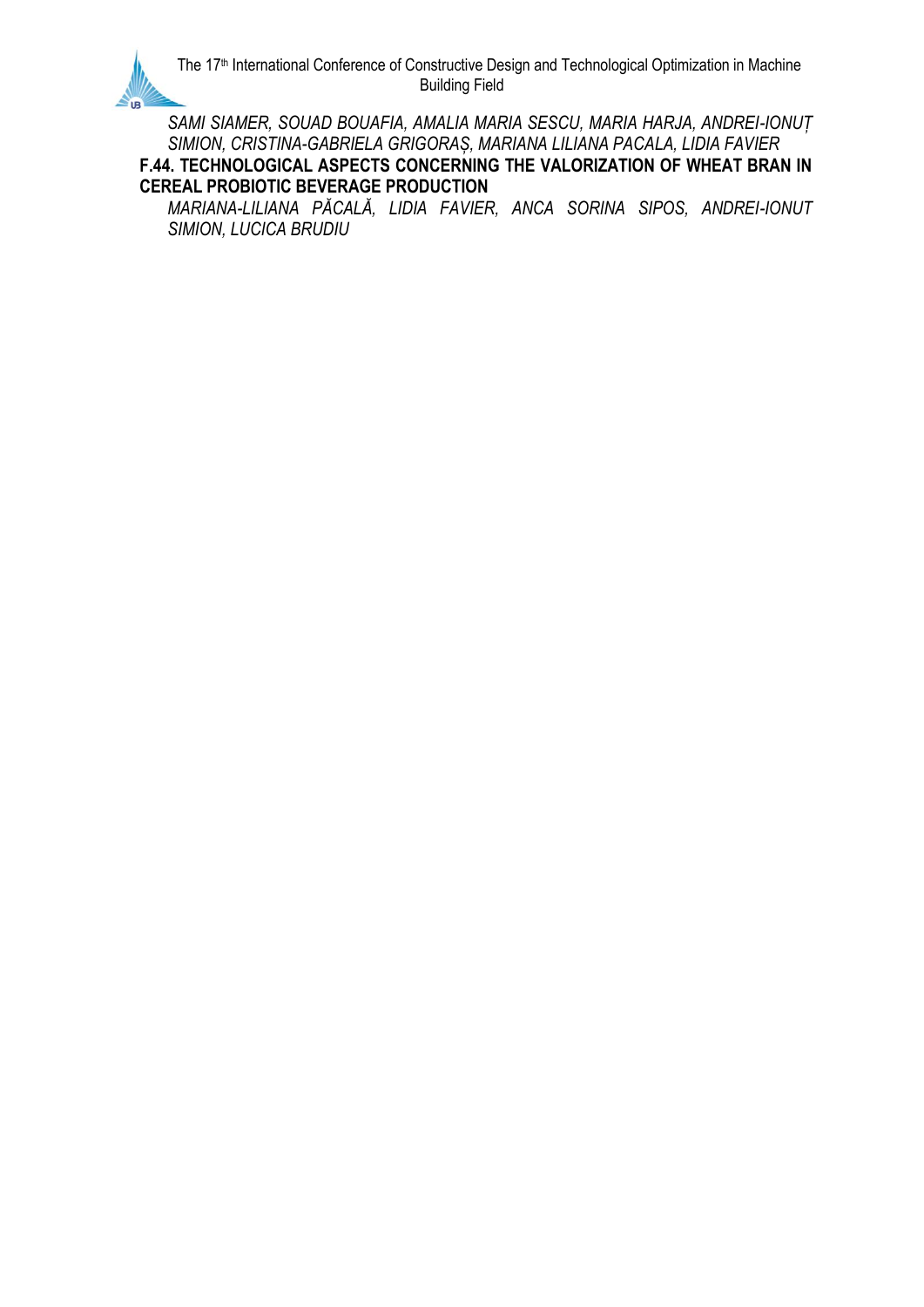**G. INDUSTRIAL POWER ENGINEERING & COMPUTER SCIENCE**

## **BUILDING D HALL DP17**

**THURSDAY 26 MAY 2022** *15 <sup>00</sup> – 18 00*

## *FRIDAY 27 MAY 2022 09<sup>00</sup> – 11 00*

#### **CHAIRPERSONS: PROF.PH.D. CRISTIAN NICHITA PROF.PH.D. FLORENTIN PALADI PROF.PH.D. GEORGE CULEA**

**G.1. CORRELATIONS BETWEEN STRUCTURAL, MORPHOLOGICAL AND OPTICAL PROPERTIES OF ZNO THIN FILMS OBTAINED BY THERMALLY OXIDIZED METALLIC ZINC FILMS**

*DRAGOS-IOAN RUSU*

**G.2. EFFICIENCY OF THE TEACHING LEARNING PROCESS BASED ON VIRTUAL REALITY TECHNOLOGIES**

*PETRU-IULIAN GRIGORE*

**G.3. USER INTERFACE FOR INTELLIGENT MEASUREMENTS OF A VIRTUAL INSTRUMENT TO CHARACTERISE THE ELECTRIC CAPACITY OF SBT FILM AND FOR FASTER APPLICATION DEVELOPMENT AND INCREASED PRODUCTIVITY**

*EUSEBIU PRUTEANU, NITU GABRIEL*

**G.4. SMART HOME SYSTEM BASED ON IOT DEVICES** *CORNEL POPESCU*

**G.5. DEVELOPMENT OF A HYBRID BAR AND RESTAURANT SERVICE MANAGEMENT APPLICATION FOR POST COVID-19 ERA**

*JOSHUA OYENIYI, OLAMIDE AJIBOLA, OLUWASHINA OYENIRAN*

**G.6. LONGITUDINAL DIFFERENTIAL PROTECTION OF THREE-END HIGH VOLTAGE LINES** *GHEORGHE HAZI, ANETA HAZI, SORIN GABRIEL VERNICA*

**G.7. HEAT RECOVERY SOLUTIONS WITH HEAT PUMPS** *ANETA HAZI, GHEORGHE HAZI, ROXANA GRIGORE, SORIN GABRIEL VERNICA*

**G.8. E-ALERT PLATFORM FOR REAL-TIME MONITORING** *VEACESLAV SPRINCEAN, ALEXEI LEU, FLORENTIN PALADI*

**G.9. SPEED CONTROL OF INDUCTION MOTOR USING ARDUINO MEGA 2560 DEVELOPMENT BOARD**

*PETRU LIVINTI, BADRE BOSSOUFI, IOAN VIOREL BANU*

**G.10. HYBRIDIZATION CONCEPT FOR HORIZONTAL AXIS WIND/TIDAL SYSTEMS APPLICABLE TO REAL-TIME EMULATION METHODS**

*EZZEDINNE TOUT, CRISTIAN NICHITA, MOHAMED ASHGLAF*

**G.11. METHODS TO FILL IN MISSING VALUES USED IN IOT**

*DRAGOŞ ALEXANDRU ANDRIOAIA, ROTAR DAN, PETRU-GABRIEL PUIU*

**G.12. PREDICTION OF BLDC ENGINE DEFECTS WITHIN UAVS**

*DRAGOŞ ALEXANDRU ANDRIOAIA, VASILE-GHEORGHITA GAITAN, GEORGE CULEA*

**G.13. CYBER SECURITY OF VIRTUAL PLC SYSTEMS BUILT ON THE RASPBERRY PI PLATFORM**

*GEORGE CULEA*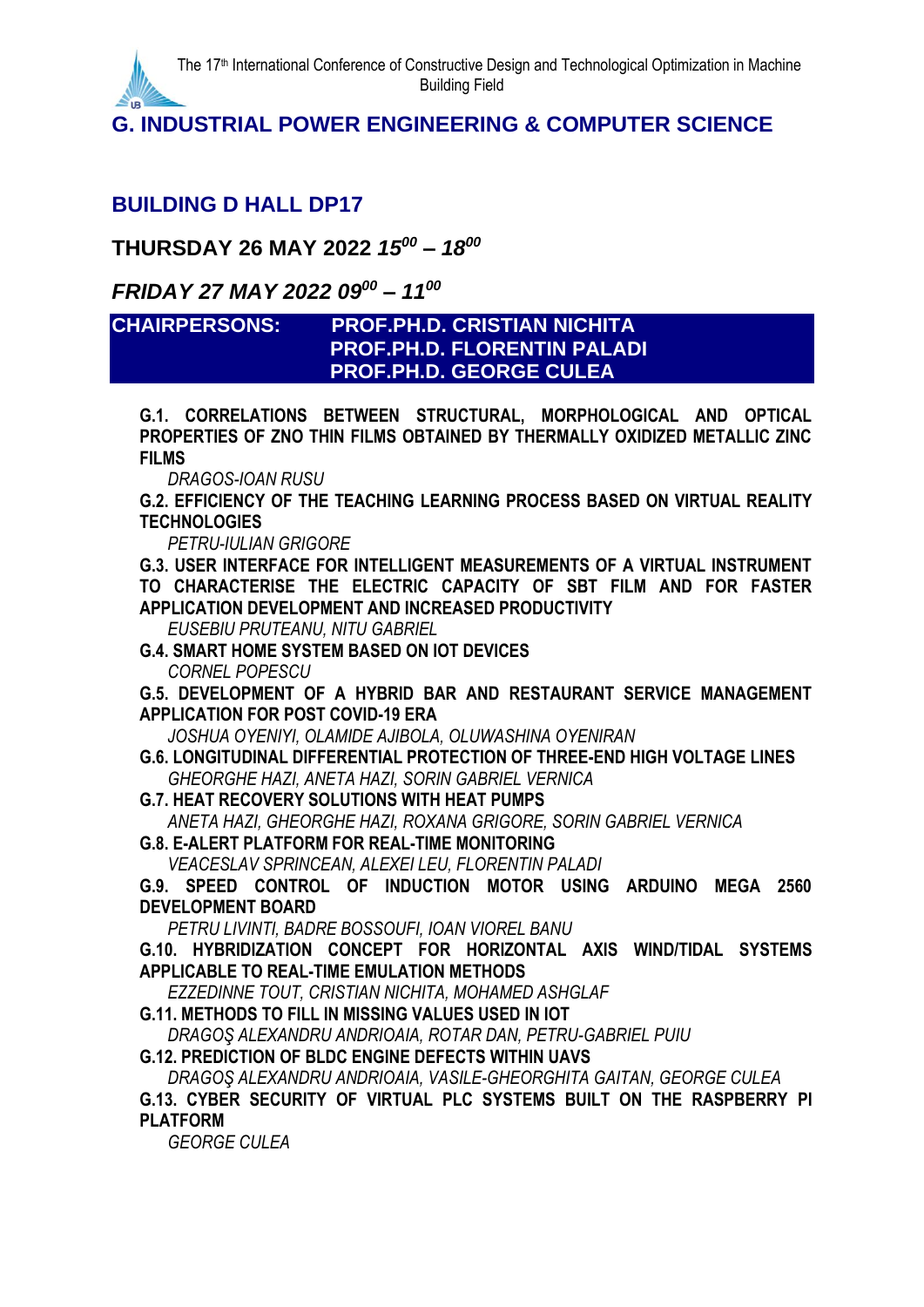**G.14. OPTIMIZING THE REHABILITATION TRAINING VR SYSTEMS FOR PEAK HUMAN PERFORMANCE**

*CATALINA CULEA*

**IR** 

**G.15. USE OF SRF TO DETERMINE THE TIME OF OCCURRENCE OF A FAULT AND THE TYPE OF FAULT IN GAS-INSULATED SWITCHGEAR (GISL)**

*SORIN-EUGEN POPA*

**G.16. SPECIAL CASES IN THE TRANSPORT PROBLEM. FORBIDDEN ROUTES** *SORIN-GABRIEL VERNICA, GHEORGHE HAZI, ANETA HAZI, ROXANA-MARGARETAGRIGORE*

**G.17. SOLUTIONS FOR AUDIO GUIDE APPLICATIONS IN MUSEUMS 105** *GEORGE CULEA*

**G.18. MOBILE FORENSICS ON ANDROID AND IOS DEVICES BASED ON SPECIFIC TOOLS** *COSMIN TOMOZEI*

**G.19. CHOOSING THE RIGHT DATA STRUCTURE: A GUIDE BY STUDY CASES** *IULIAN FURDU*

**G.20. DETECTION OF MIMICO-GESTURAL MOVEMENTS USING TECHNIQUES SPECIFIC TO ARTIFICIAL INTELLIGENCE**

*ENACHI ANDREI*

**G.21. EARLY DETECTION OF FAULTS IN COMPLEX INTERNET OF THINGS SYSTEMS** *DAN ROTAR, GEORGE CULEA*

**G.22. GSM OF THINGS FOR EMERGENCIES**

*DAN ROTAR, DRAGOS-ALEXANDRU ANDRIOAIA*

**G.23. ENERGY PRODUCTION OF A SOLAR ELECTRIC VEHICLE CHARGING SYSTEM** *ISTÓK RÓBERT*

**G.24. MAINTENANCE MANAGEMENT SYSTEM FOR POWER STATION ELECTRICAL EQUIPMENT**

*PUIU PETRU GABRIEL, DRAGOȘ ANDRIOAIA*

**G.25. THE ENERGY AND ECONOMIC IMPACT OF NZEB COMPLIANCE MEASURES ON THE CONSTRUCTION OF COMMERCIAL BUILDINGS**

*ROXANA MARGARETA GRIGORE, CORNELIA CAPAT*

**G.26. SOME CONSIDERATIONS ABOUT THE USE OF HYDROGEN AS AN ENERGY VECTOR** *ROXANA MARGARETA GRIGORE, ANETA HAZI, SORIN GABRIEL VERNICA*

**G.27. RESEARCH ON THE RECOGNITION AND EVALUATION OF HUMAN ACTIVITY BY PROCESSING VIDEO FLOWS**

*BOGDAN CONSTANTIN SGHERA*

**G.28. PBTE PARTICLES OBTAINING AND CONTROL**

*VALENTINA NICORICH, LILIANA DMITROGLO, PETRU KETRUSH*

**G.29. ACCURACY-VALIDITY AND RELIABILITY OF SMARTPHONE ROM GONIOMETRIC APPLICATION**

*CĂTĂLINA MIHAELA CULEA*

**G.30. ADAPTATION, RELIABILITY AND VALIDITY TESTING OF A ROMANIAN VERSION OF THE RAPID-ENTIRE-BODY-ASSESSMENT (REBA)**

*CĂTĂLINA MIHAELA CULEA*

**G.31. ADAPTATION, RELIABILITY AND VALIDITY TESTING OF A ROMANIAN VERSION OF RAPID-UPPER-LIMB-ASSESSMENT (RULA)**

*CĂTĂLINA MIHAELA CULEA*